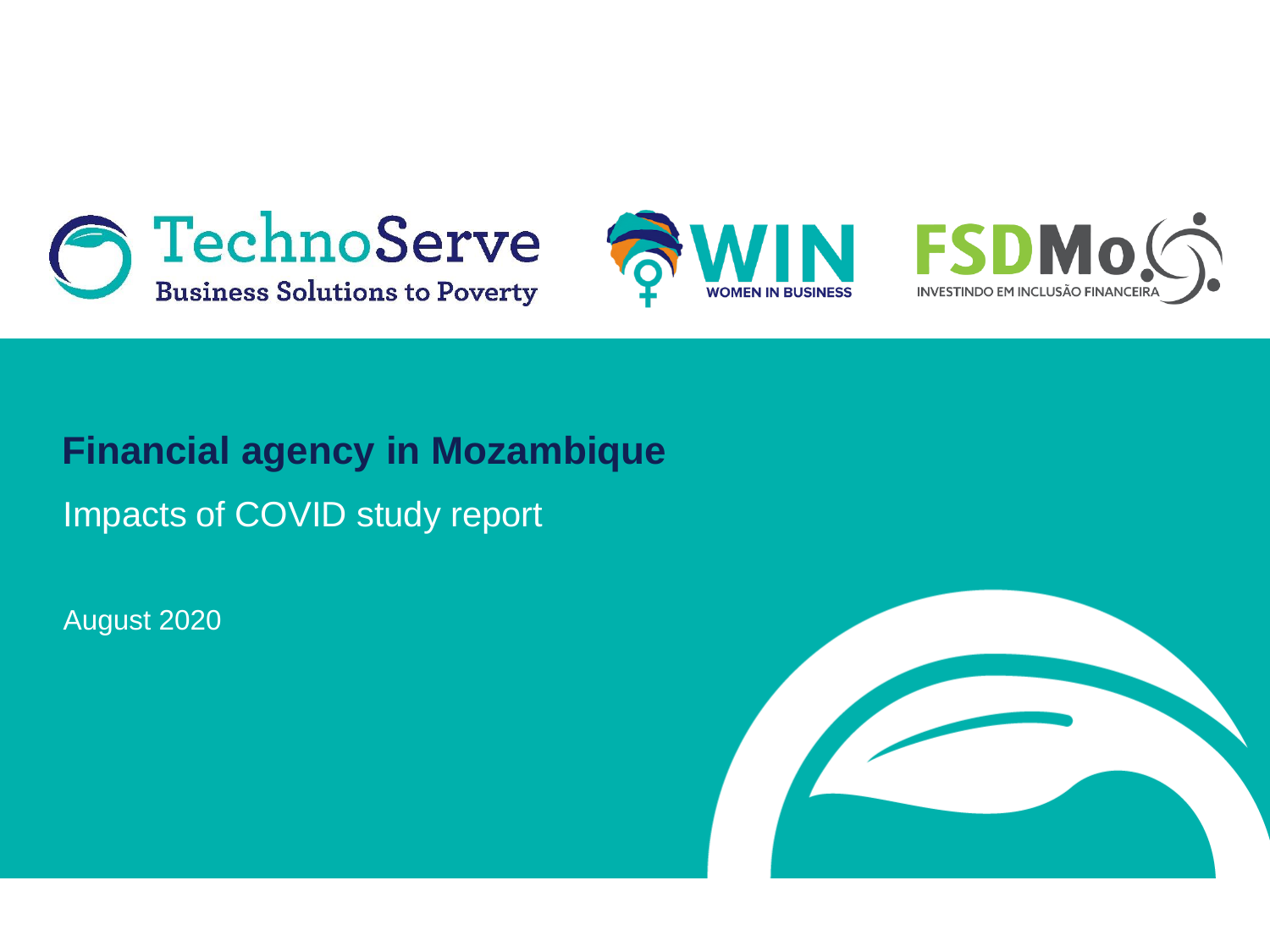## **Executive Summary**

- WIN and FSDMoz have joined efforts to conduct a study with the goal of informing financial services actors and mobile money operators (MNOs) in Mozambique i) on the impacts of COVID-19 on the agents in their networks and ii) share potential solutions of how better to support them
- The study revealed significate negative impacts of COVID-19 at all levels of agent network operations and agents: decrease in volume and value of all major types of transactions, decrease in the number of new and active clients and ultimately, on the commissions received by agents
- The report shows that agents, both men and women, are suffering the consequences of COVID-19 which are largely translated through dropping commissions. The recommendations below are aimed at minimizing this impact for agents while improving overall transaction frequency and/or the potential for new customers' acquisition for the operators:
	- ̶ Create conditions for more agent flexibility in service delivery, e.g. door step services where agents go to clients and enable them to transact (if and when current agent regulation accommodates such arrangement)
	- ̶ Create incentives (increased commissions) for agents to recruit more clients
	- Ramp up communication outreach to clients, namely using agents as part of the communication/marketing machinery
	- ̶ Build/ expand agent networking and provide support (call center, WhatsApp groups & SMS)
	- ̶ Improve float management solutions for agents, especially women
	- ̶ Continue to digitize payments to and from the Government to unlock opportunities for consumers, Government and providers.
	- ̶ Work towards concluding interoperability between mobile money operators, with affordable costs for the final consumers, especially in rural areas.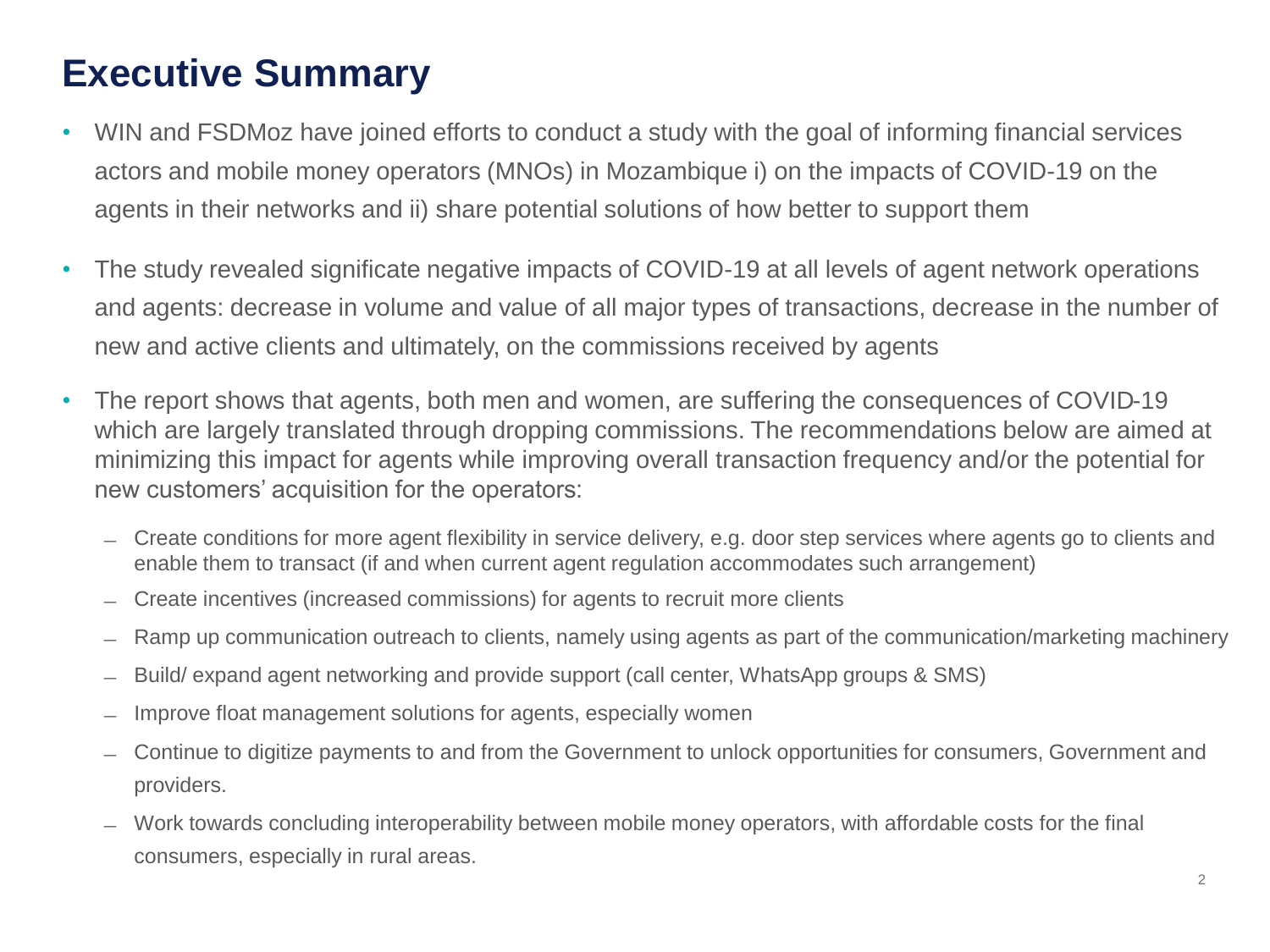## **Study methodology**

- The report includes the perspectives of a sample of 33 agents in the Maputo region and of 3 key players in the Mozambican sector: 1 mobile money operator and 2 financial services providers
- The survey and data in which this report is based were conducted/ collected in April 2020, about one month to a month and a half after the first confinement measurements due to COVID-19 were implemented in Mozambique (mid-March)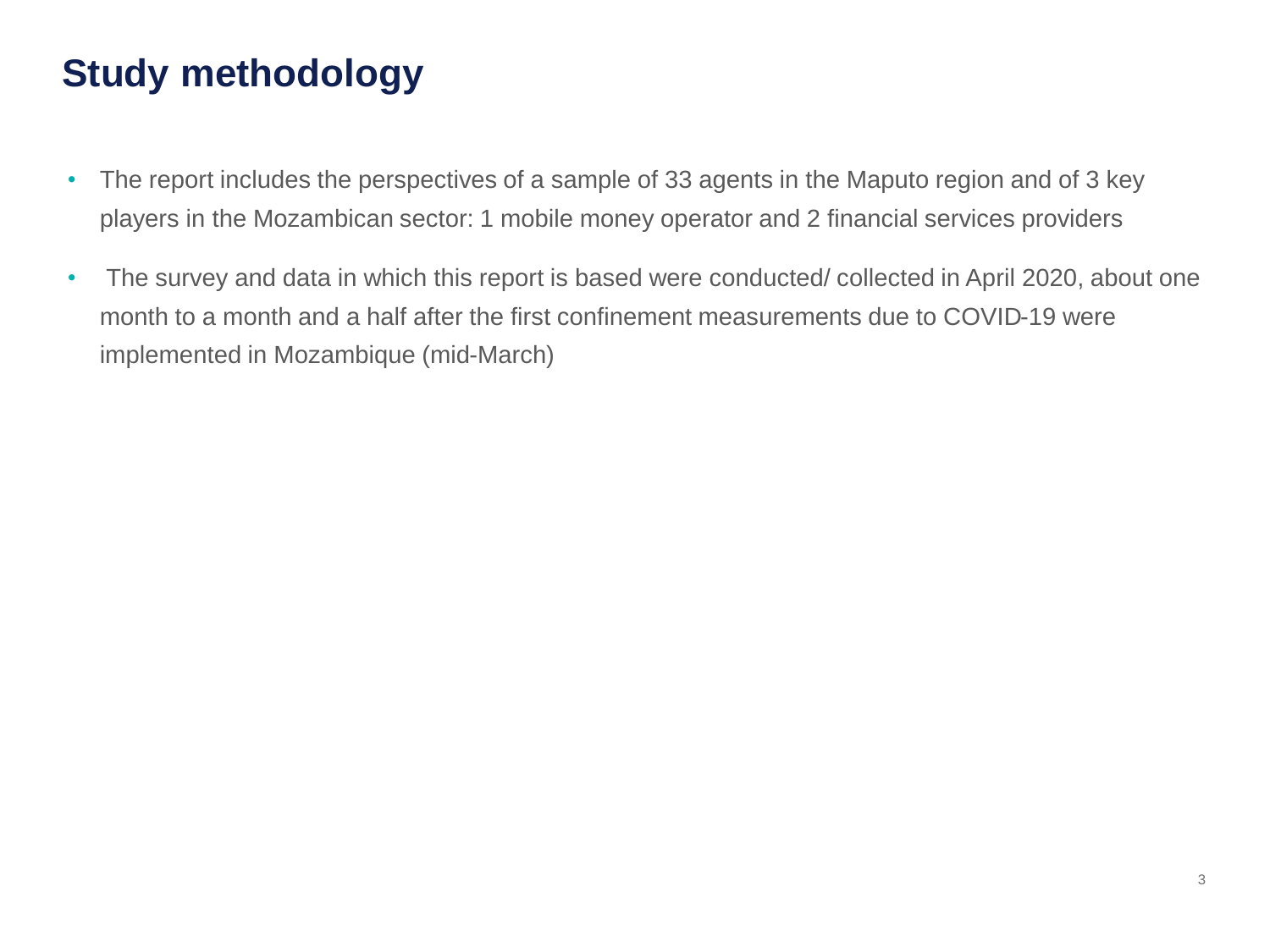# A close look at the effects of COVID-19 on companies and agents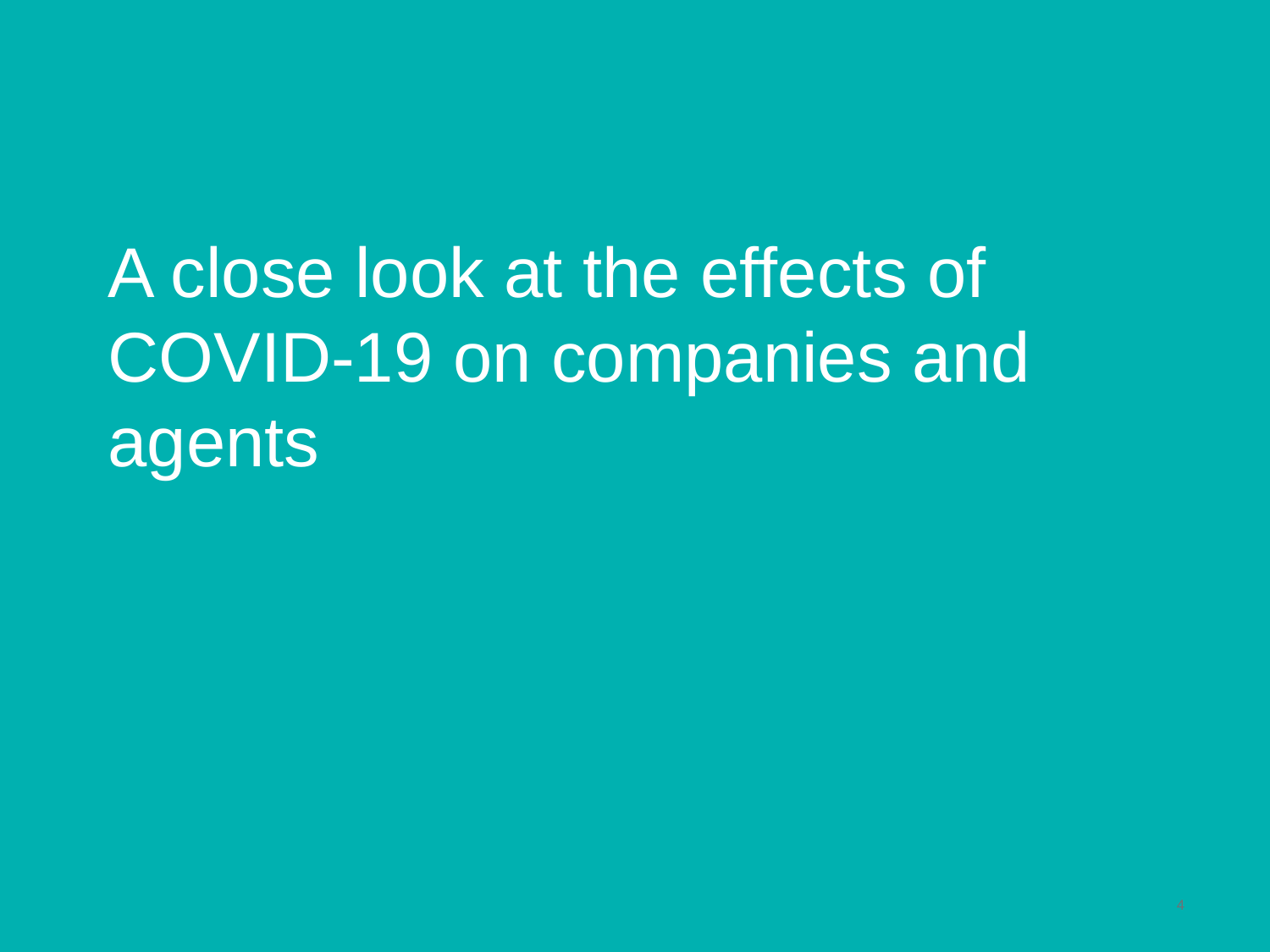#### **Agents reported a decrease in volumes and values of transactions**







76% of agents report a decrease in volumes of withdrawals by clients and about half report a decrease in average value of those withdrawals

88% of agents report a decrease in volumes of deposits by clients and 73% also report a decrease in average value of those deposits

94% of agents report a decrease in volumes of account openings

- Overall women agents seem to be less impacted or more optimistic than men
- Non-dedicated agents seem to be less impacted regarding values or are more optimistic than dedicated agents

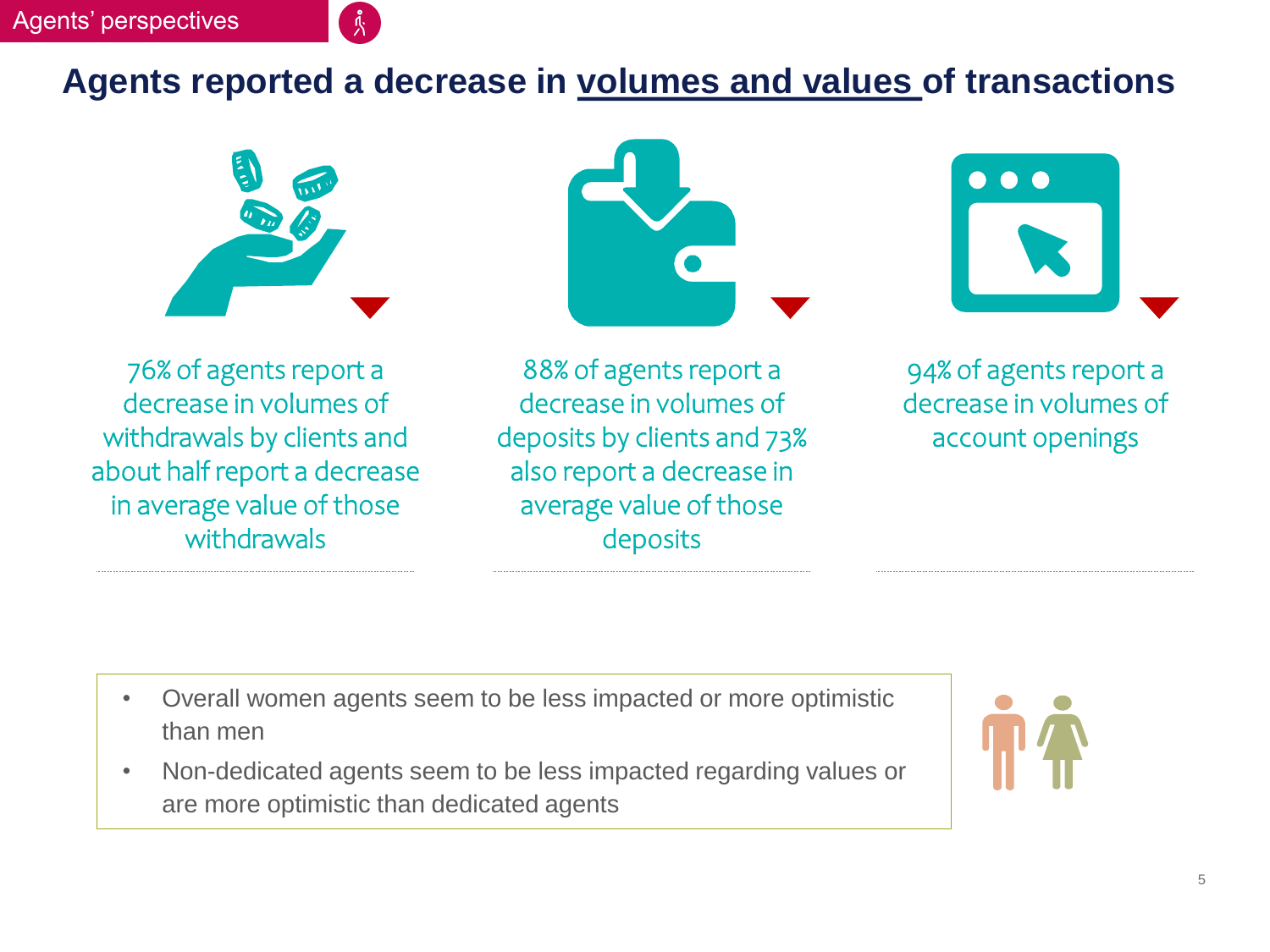#### **Other important changes agents felt in their businesses since COVID-19**

% of agents that mentioned the following topics as main changes

្ត្រី $\mathbf{r}$ 

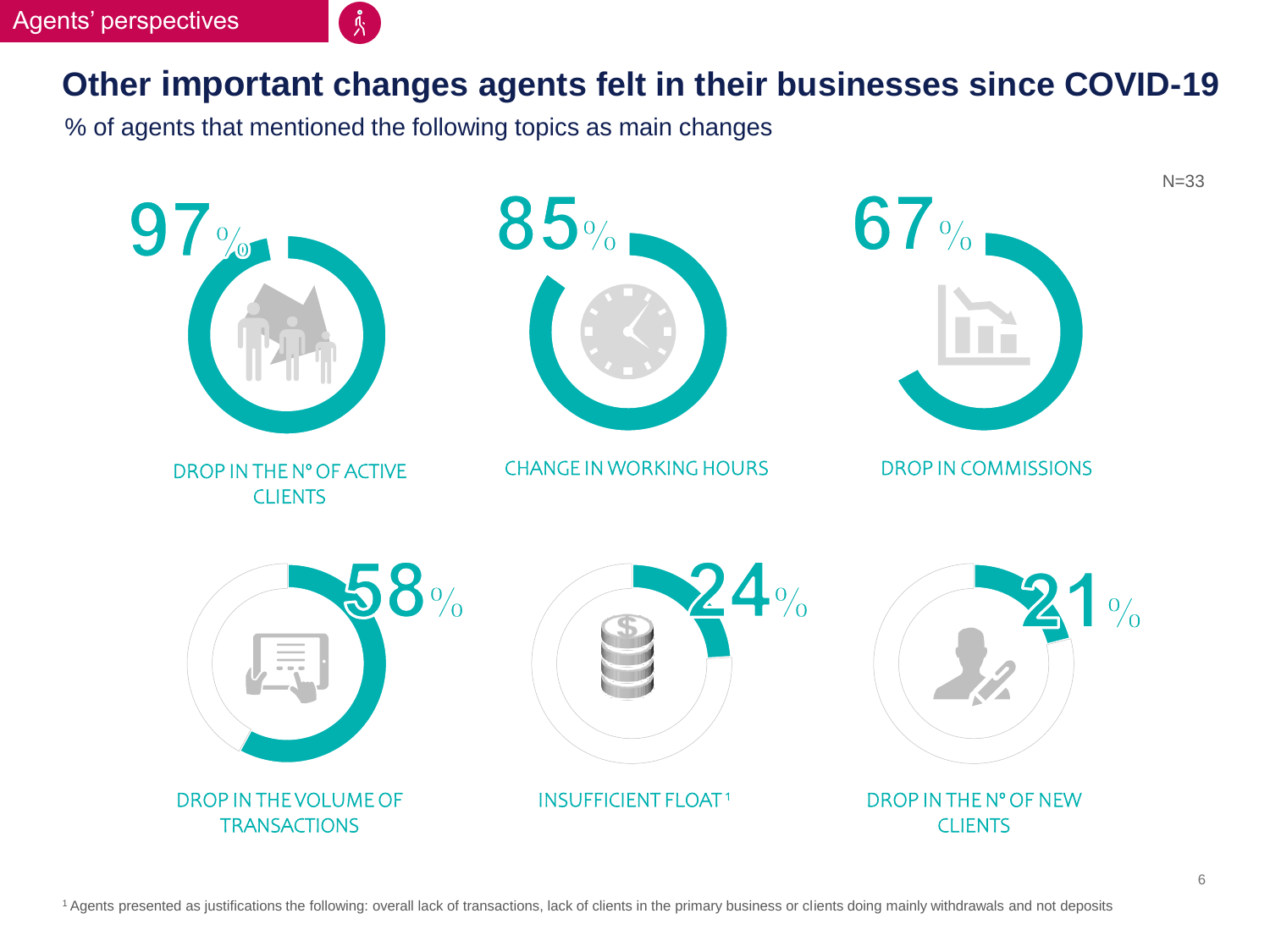#### Agents' perspectives



#### **A closer look at women and men agents' answers show how they are impacted differently**



50% of women agents mentioned insufficient float as an issue, while no men agent did. This can be related to the size of the main businesses they operate, the access to capital/credit men and women agents have and/or the main type of transactions by men and women agents. Women agents noted much greater volumes and values of deposits in comparison to withdrawals, whereas men agents did not report such discrepancies between deposit and withdrawal volume and values<sup>1</sup>.



More male agents compared to women agents highlight as main changes a drop in commissions (76% vs. 56%), in the volume of transactions (65% vs. 50%) and in new clients (29% vs. 13%)



Most women agents mentioned a drop in the nº of active clients as the main change they witnessed



- Women and men agents are impacted differently and require a gendered approach for solutions
- Women may already have issues with float before COVID and this has became exacerbated now.

<sup>1</sup>While only 6% of women agents report that their volume and value of deposits increased 'after COVID-19', 25% report that the volume of withdrawals increased and 38% report that the value of withdrawals increased – this creates an imbalance of float that is larger for women agents than it is for men (6% of men report the volume of deposits increased and 12% the value of deposits increased vs. 18% that report that the volume of withdrawals increased and 24% that value of withdrawals increased)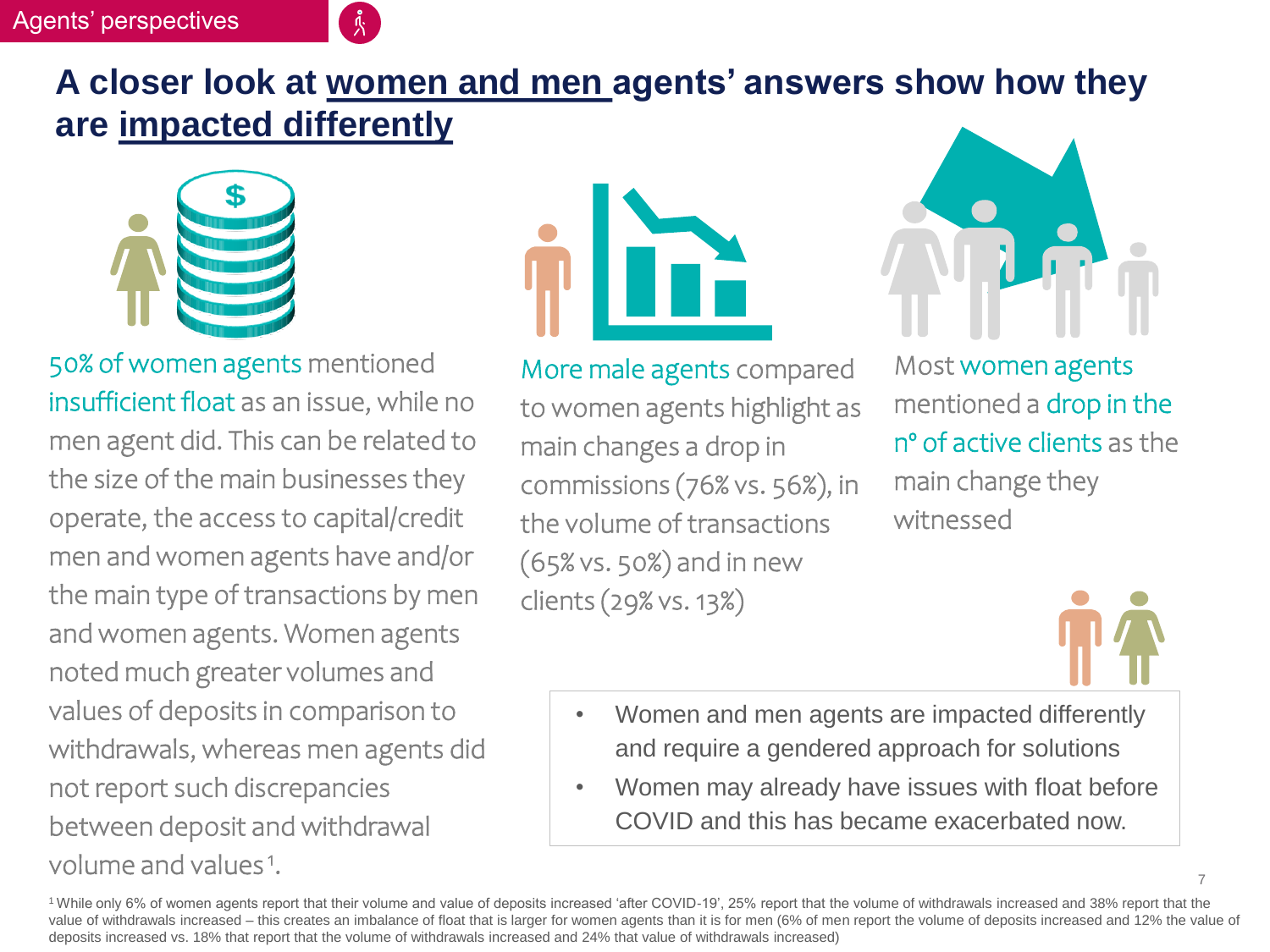#### **Companies overall report similar impacts to the ones agents do**



【騙】

3 in 3 companies interviewed also report a decrease in volumes of withdrawals and 2 of those also report a decrease in average value of those withdrawals





2 in 3 companies also report a decrease in volumes of deposits by clients and 2 of those also report a decrease in average value of those deposits

3 in 3 companies also report a decrease in the number of active clients. In addition  $2$  in  $3$  also report a decrease in the number of active agents

Overall impacts to men and women agents follow similar negative trends even though the % variation may differ

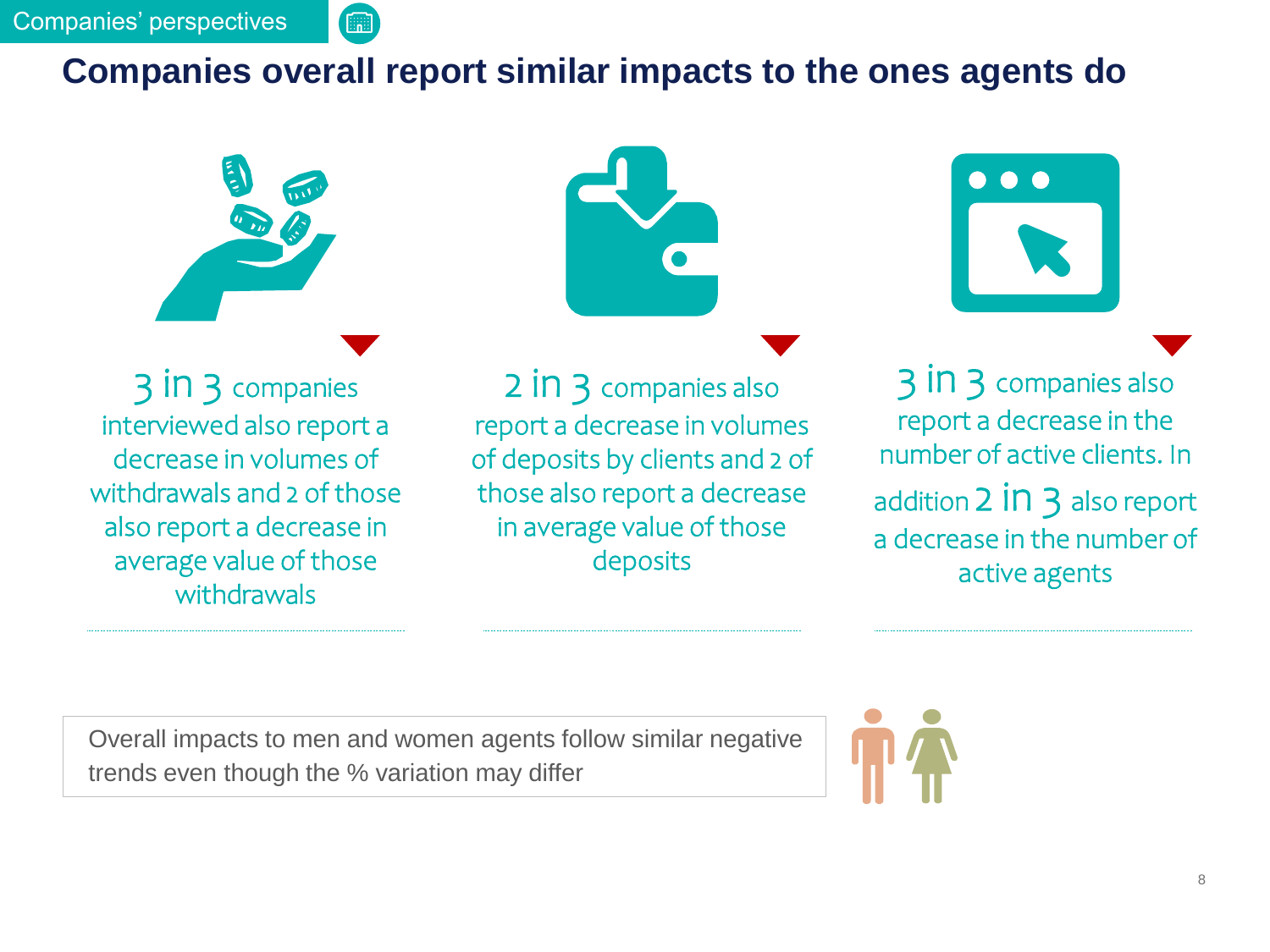酾

#### **When it comes to commissions earned and paid to agents, the impacts are predictable given the impacts in operations**



of the agents believe their commissions fell due to COVID-19

Agents are unable to transact the same volumes namely due to the fact that:

- Establishments are forced to close sooner
- There are less clients in the streets due to COVID-19 restrictions

The average % drop estimated in commissions is 54% (n=5)



 $\bigcup_{N=33}^{N=33}$  1 in 2 of the companies that provided data on commissions paid to agents report having paid lower commissions to agents 'post COVID-19'

> For the company where agents earned lower commissions post COVD-19, **women** seem to have been more affected then men, **decreasing their commissions by 31% a day compared to a 10% decrease for men.**

Overall women already generally earn lower average commissions than men.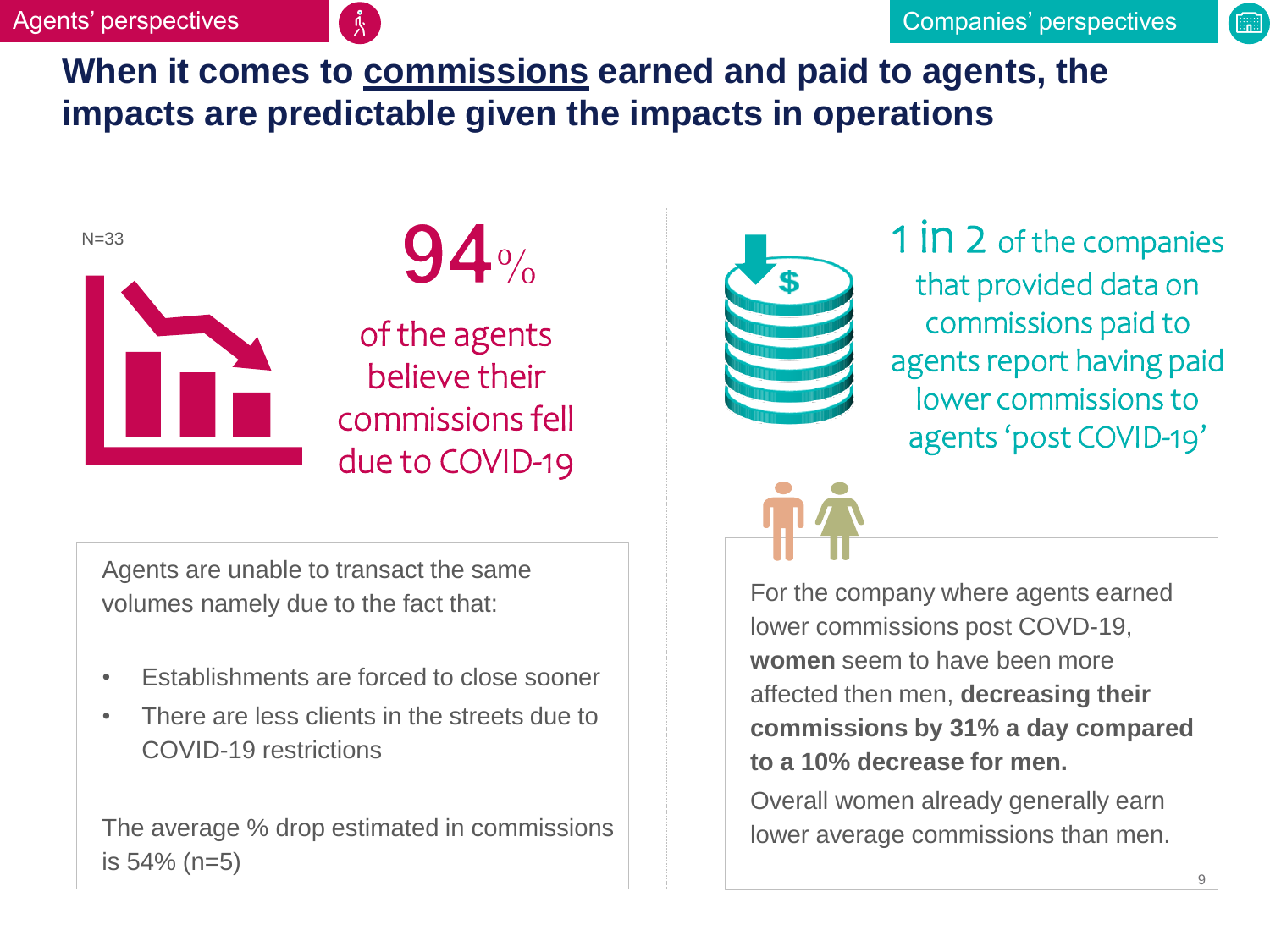酾

## **A closer look per province can illustrate some differences**

|                                       |                  | Inhambane                            | <b>Niassa</b> | Maputo | Nampula | Gaza |
|---------------------------------------|------------------|--------------------------------------|---------------|--------|---------|------|
| 37                                    | Withdrawals      | $\#$<br>$\mathcal{S}$                |               |        |         |      |
|                                       | Deposits         | $\#$<br>$\langle \mathbb{S} \rangle$ |               |        |         |      |
| <b>THE</b>                            | Transfers        | $\#$<br>$\sqrt{S}$                   |               |        |         |      |
| $\bullet\bullet\bullet$<br>$\sqrt{2}$ | Account openings | $\#$                                 |               |        |         |      |
| $\overline{\mathcal{S}}$              | Commissions paid | $\frac{1}{2}$                        |               |        |         |      |

- Overall, the volume of withdrawals and deposits decreased homogeneously in all provinces
- Similarly, for almost all provinces account openings and commissions paid also decreased
- **However, while in most provinces generally volumes and values of all major types of transactions decreased (Inhambane, Gaza and Nampula), for others, especially Maputo, values of major types of transactions increased**
- Niassa seems to have had remarkable results compared to other provinces, a conclusion which is aligned with the results from the FinScope Consumer Survey 2019

 $N = 1$  as only one company shared data disaggregated by province | Comparison of daily averages for February and Abril (used daily averages to eliminate potential effects that different n<sup>o</sup> of days a month could have and disregarded data for March as it doesn't represent either pre-COVID context nor post-COVID context – first confinement measures in Mozambique in mid-March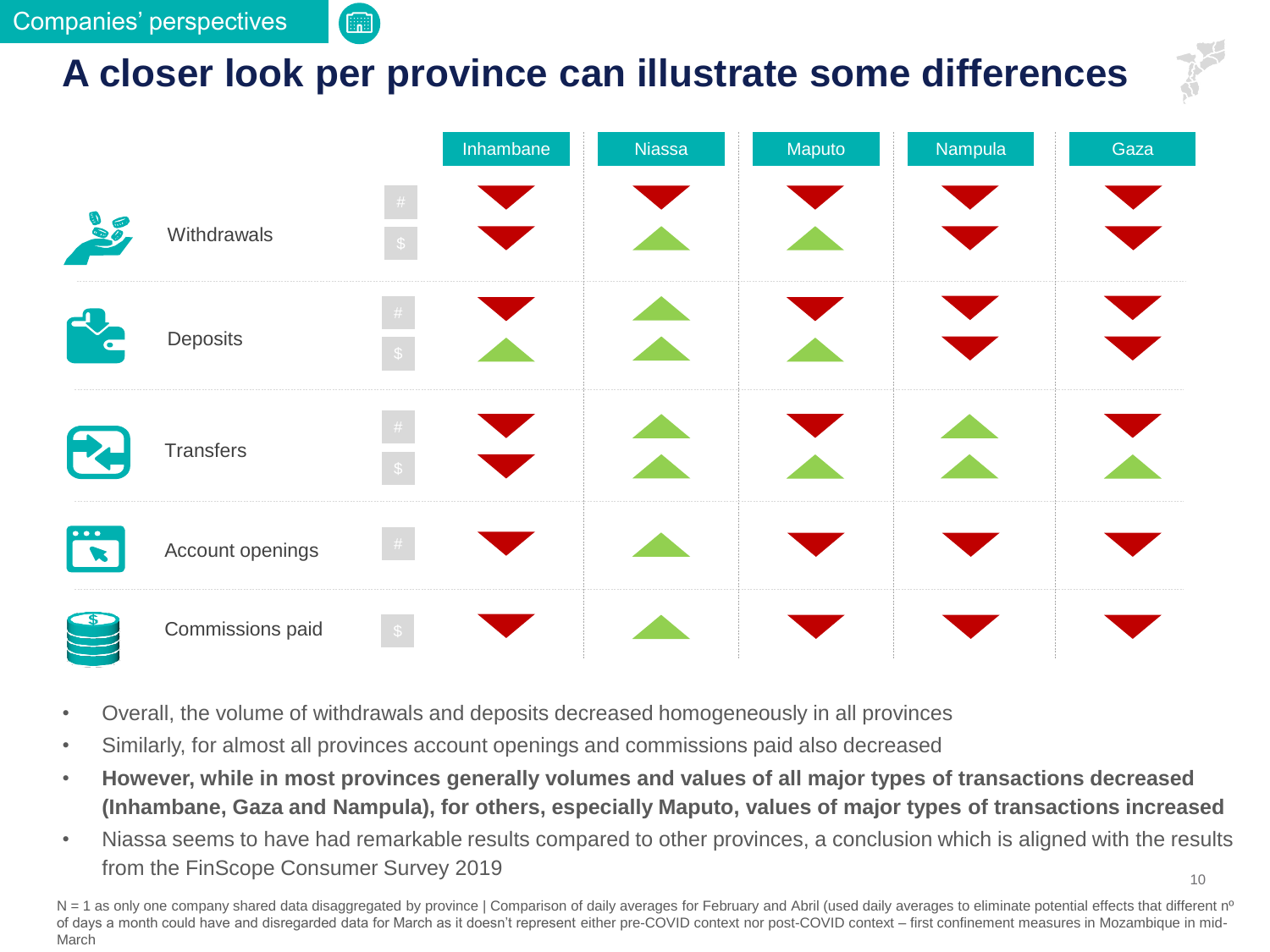Key measures taken by women and men agents, and companies, to cope with the crisis and adapt their services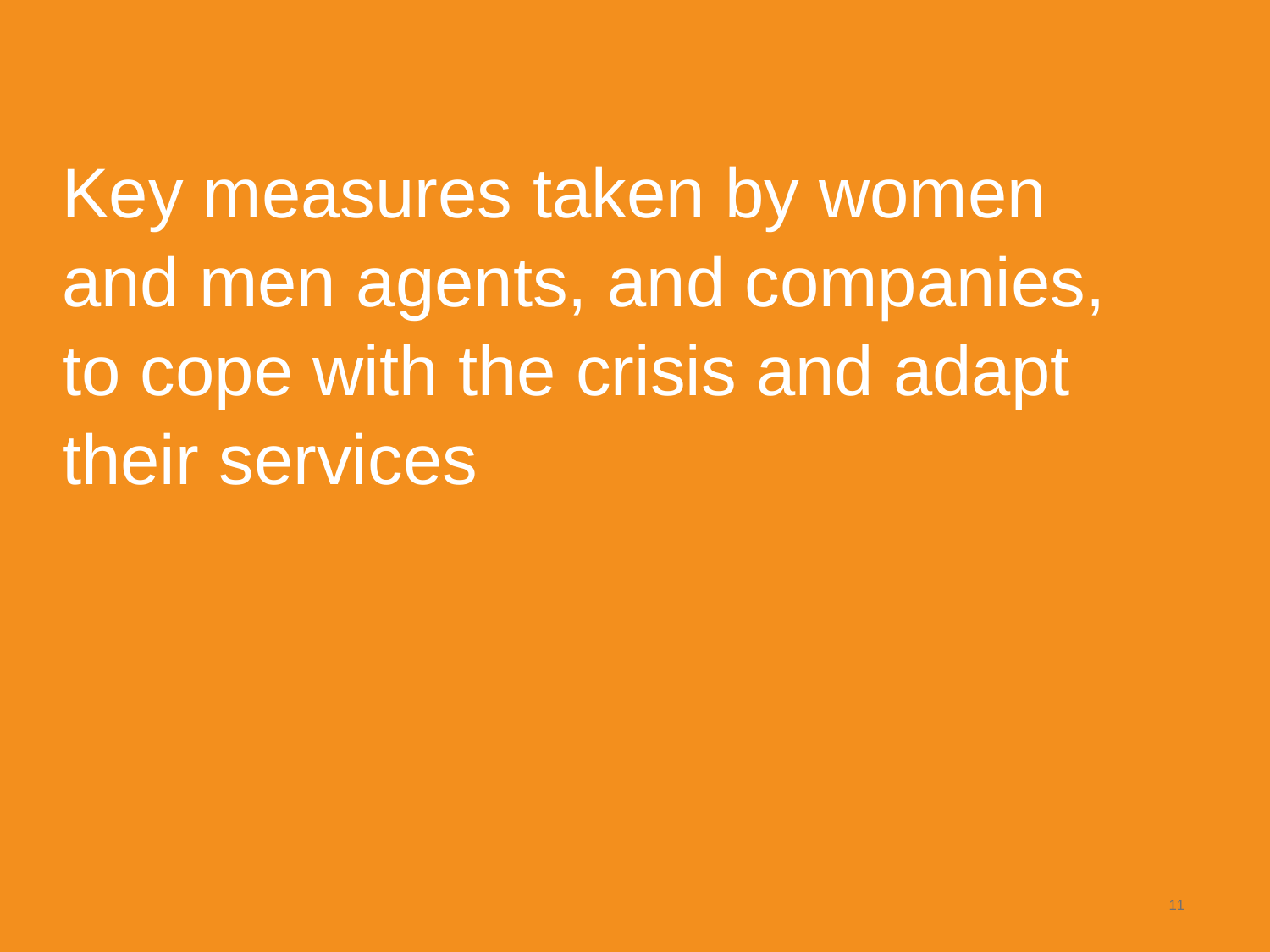#### Agents' perspectives

## **How are agents currently managing liquidity/ float?**

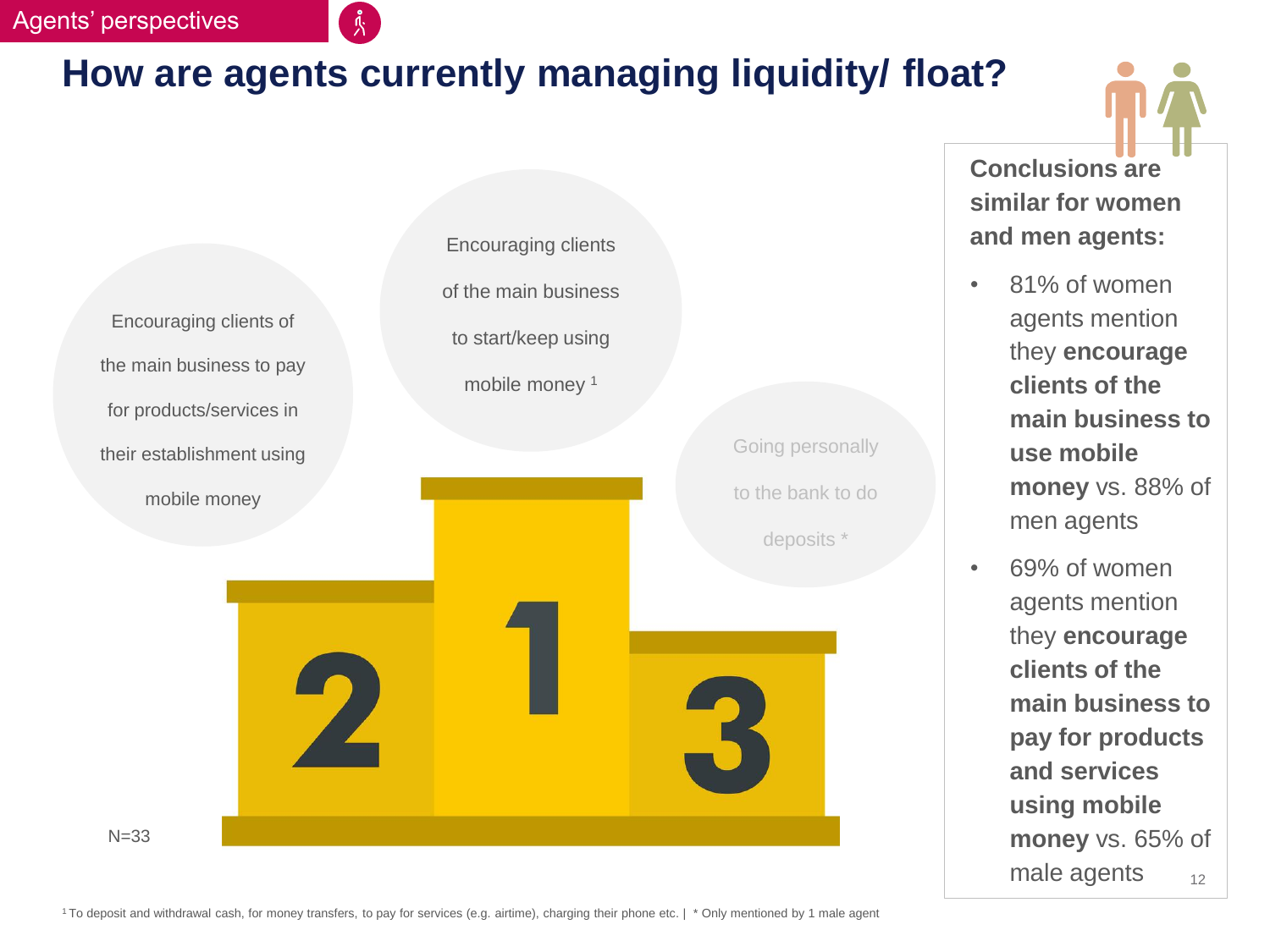## **Key actions undertaken by companies to support agents…**

酾

- **Most companies tried to support agents through:**
	- Recruitment of agents to restore float accounts
	- ̶ Incentivizing agents to replenish their accounts regularly as transactions in branches are lengthy due to COVID restrictions
	- ̶ Having field teams intermediating the processes between agents and physical branches to reduce time spent in these operations
	- ̶ Identifying agents with higher and lower liquidity and 'matching them' by phone calls (so that lower liquidity agents can work in closer physical proximity to higher liquidity for support when needed)

#### in liquidity management **EXACTE 2018** M. in commissions and incentives

- **Overall commission tables of companies for agents have not changed due to COVID**
- One company mentioned wanting to increase commissions to agents by increasing the fees charged to clients but Banco de Moçambique has rejected the request of increasing customer fees
- As an alternative, one company has created 2 incentives for agents:
	- ̶ Extra commission for accounts opened with a minimum set account balance
	- ̶ Providing promotional gifts for agents with over 1.000.000 of deposits in COVID months
- Some companies referred they are not willing to provide incentives to agents in the current context as currently the priority is to 'survive as a business and reduce operation costs'



 $\mathsf{S}$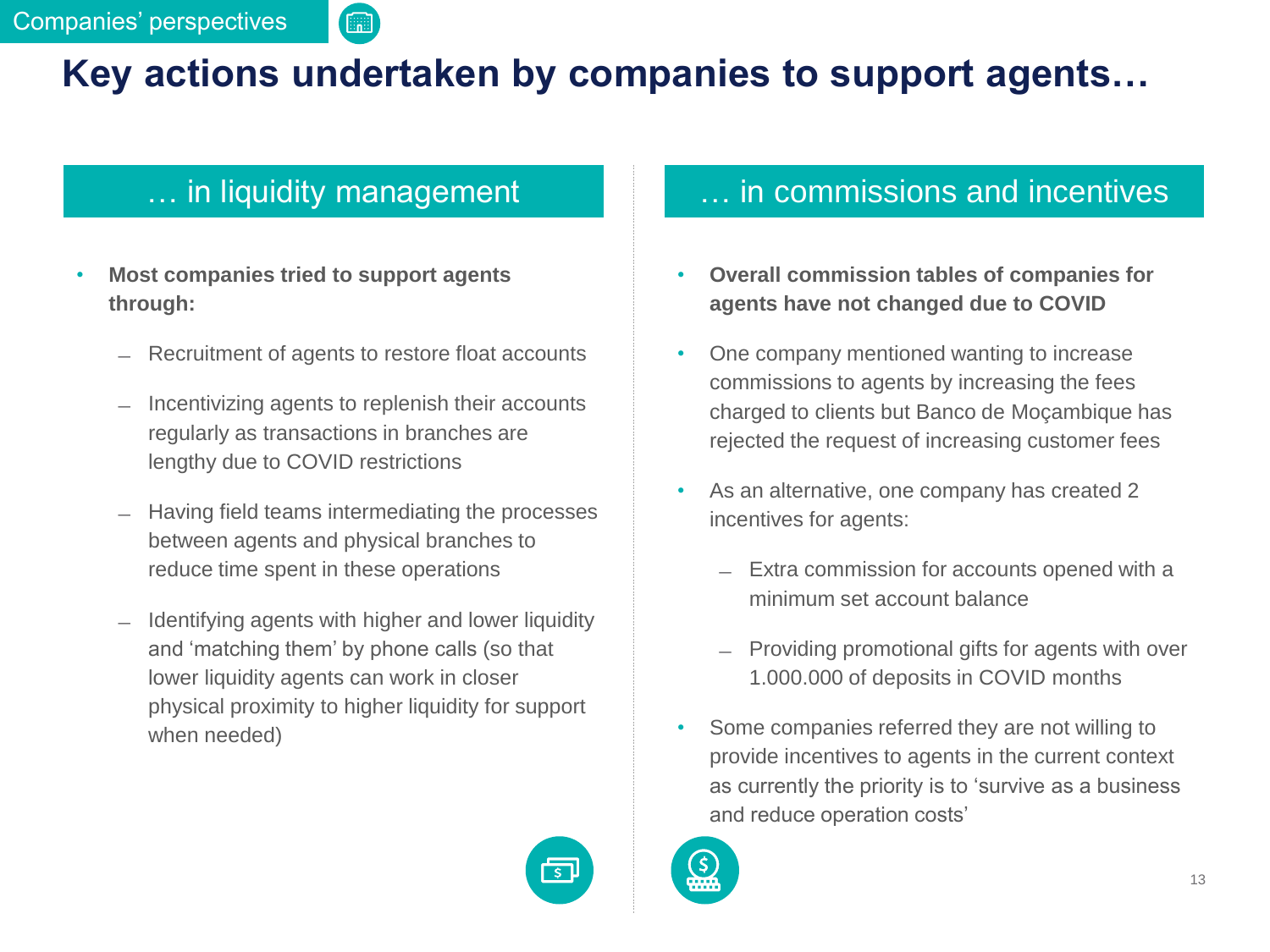#### **How are agents currently managing other issues?**



 $N=33$ 



- **The majority of agents seem to be turning to the call center for support**, with more female agents referring this compared to male agents (81% vs. 71%) <sup>1</sup>
- **Some agents turn to other agents for support**, with more male agents referring this compared to female agents (35% vs. 25%) <sup>1</sup>

14 <sup>1</sup>5 out of 7 dedicated agents (71%) refer using the call center, 3 refer asking for support from other agents (43%) and 2 refer asking for support from institutions' technicians (29%); as far as non-dedicated agents are concerned, 77% of agents refer using the call center, 31% refer asking for support from other agents and 19% refer asking for support from institutions technicians – overall, the % of agents that reports calling to call centers is similar between dedicated and non-dedicated agents but dedicated agents seem to ask for more support of other types more than non-dedicated agents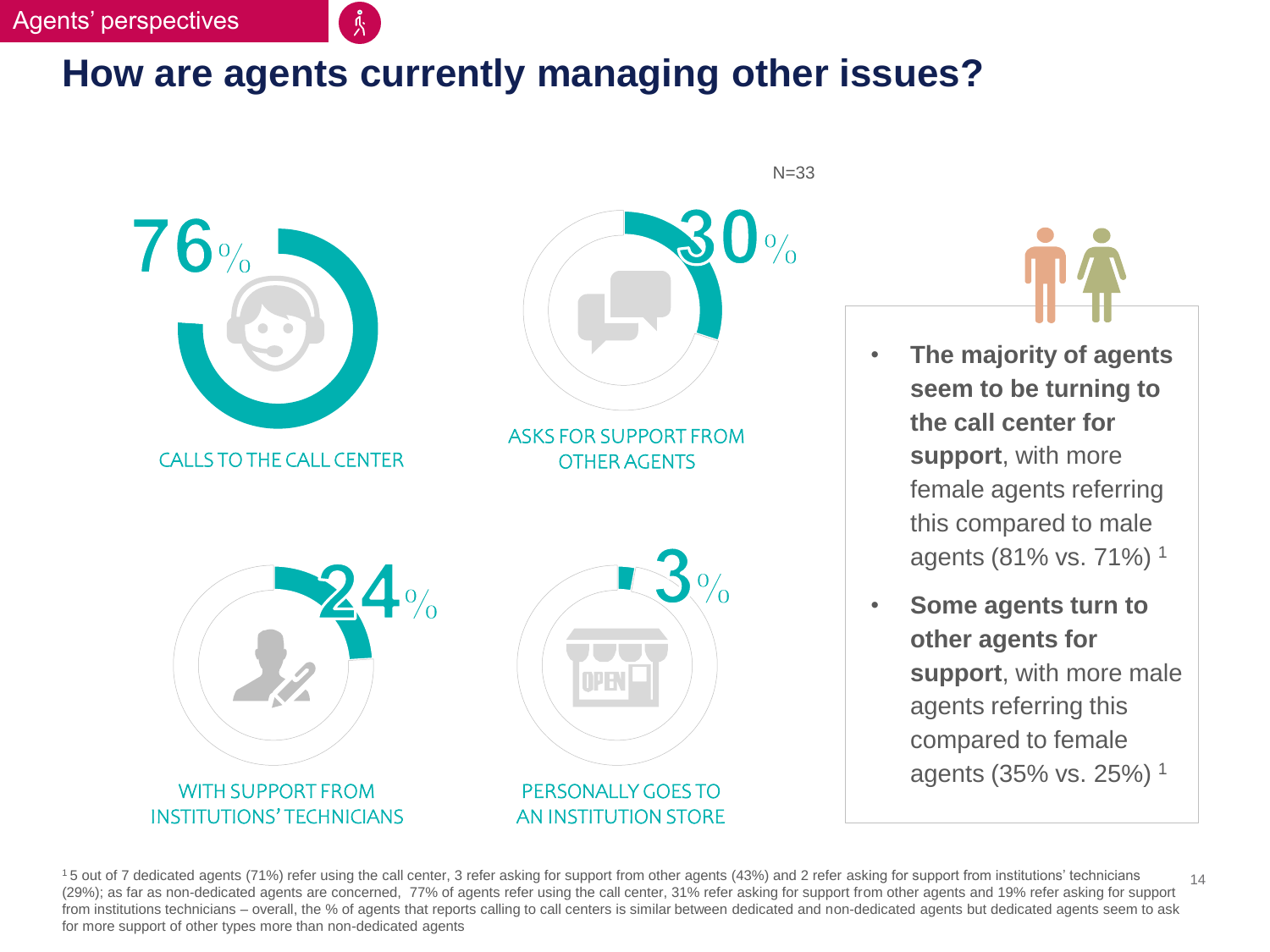#### **Other measures being implemented to support agents**

- **Most companies tried to support agents through:**
	- ̶ Creation of WhatsApp groups to share information with agents and received feedback on key challenges faced
	- ̶ Phone line dedicated to agents for inbound and outbound calls
	- ̶ Dissemination of messages to agents around COVID prevention/ hygiene measures and incentivizing usage of mobile money
	- ̶ Distribution of COVID kits to active agents (including, for example hand sanitizer or a bucket and soap, info. graphic poster around COVID and/or revised pricing tables)
	- In person visits when necessary
- One company mentioned that they didn't believe that further advertising would make a difference as what is influencing the usage of mobile money platforms are macroeconomic conditions



'People are staying more at home, don't have money in their pockets as they are losing their jobs and businesses'

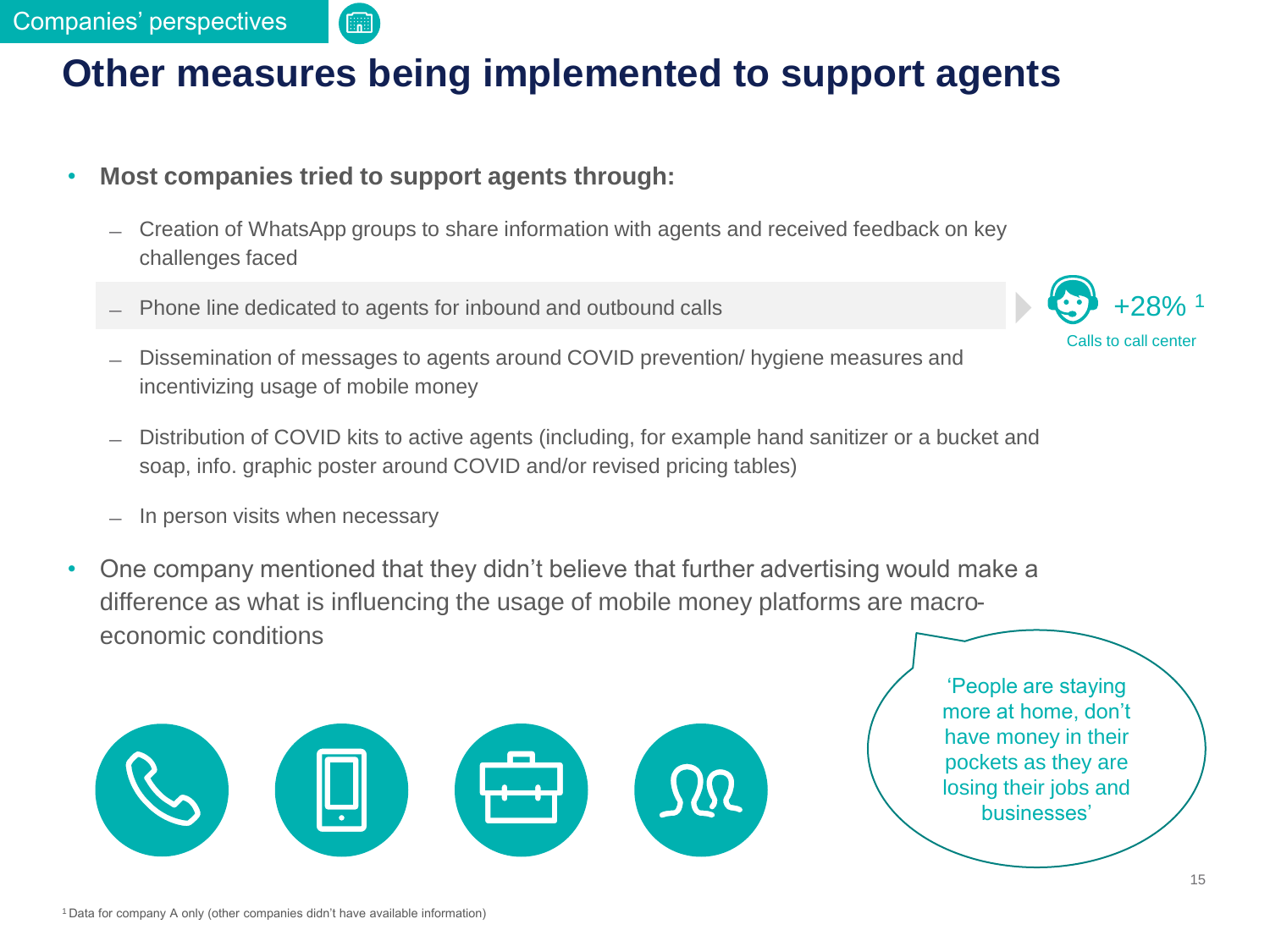Call for action: Improving the support to agents networks and the efforts to promote digital services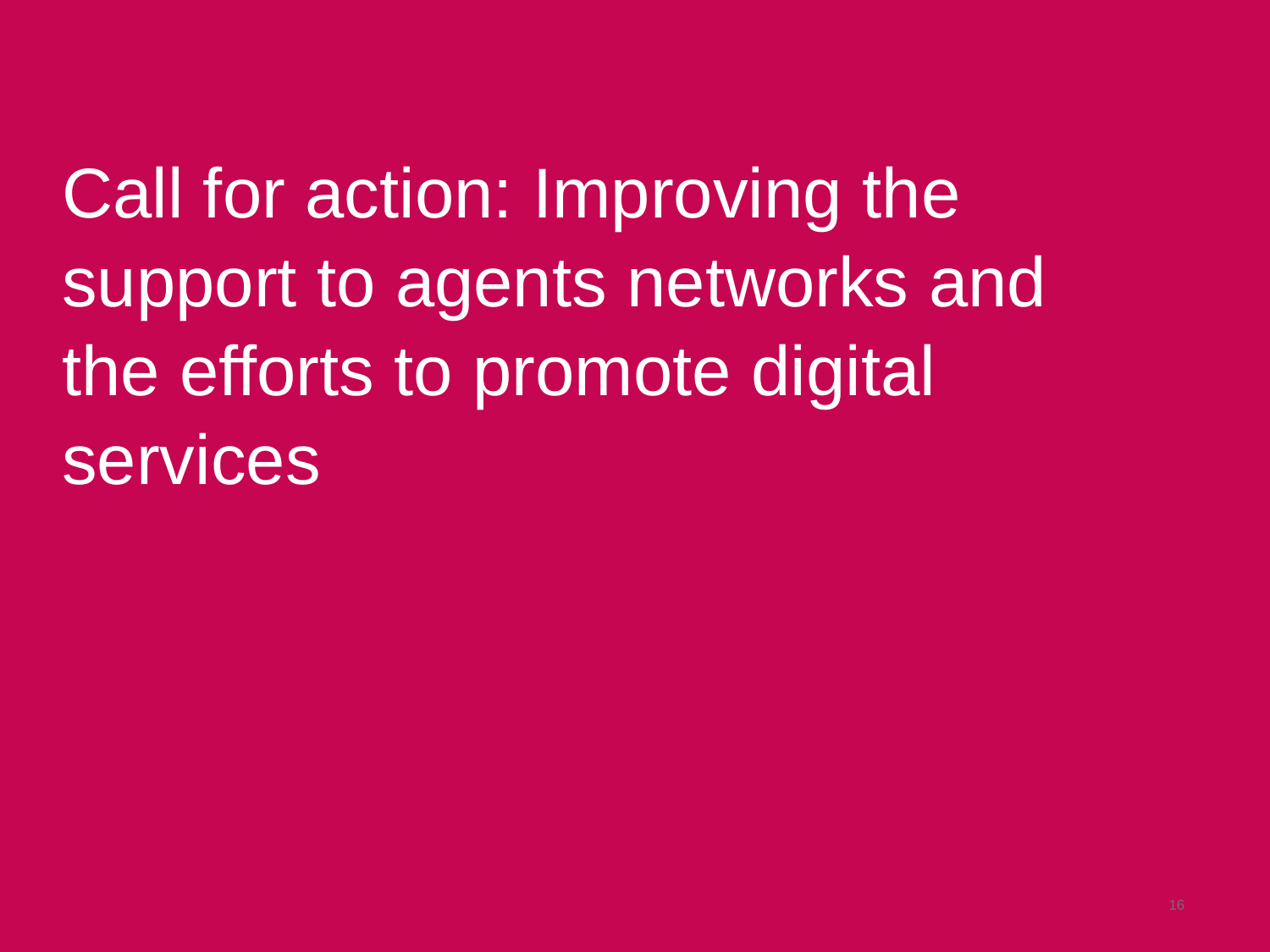#### Agents' perspectives

#### **Many agents are struggling…**

- None of the 33 agents became an agent for an additional company since COVID-19 'started'
- At the time of the survey only 1 agent had quit one of his agent services due to COVID-19 (Mkesh)  $1$  but 6 additional agents (18%)  $2$  predicted they would or were unsure if they would interrupt their work as agents in the next 30 days due to COVID-19's impact on (in order of relevance):
	- **Lack of clients**
	- ̶ Issues with electronic systems
	- ̶ Lack of float
	- ̶ Closure of the main business

21% of agents have already or are unsure if they will interrupt their work as agents in the next 30 days due to COVID-19

 $N = 33$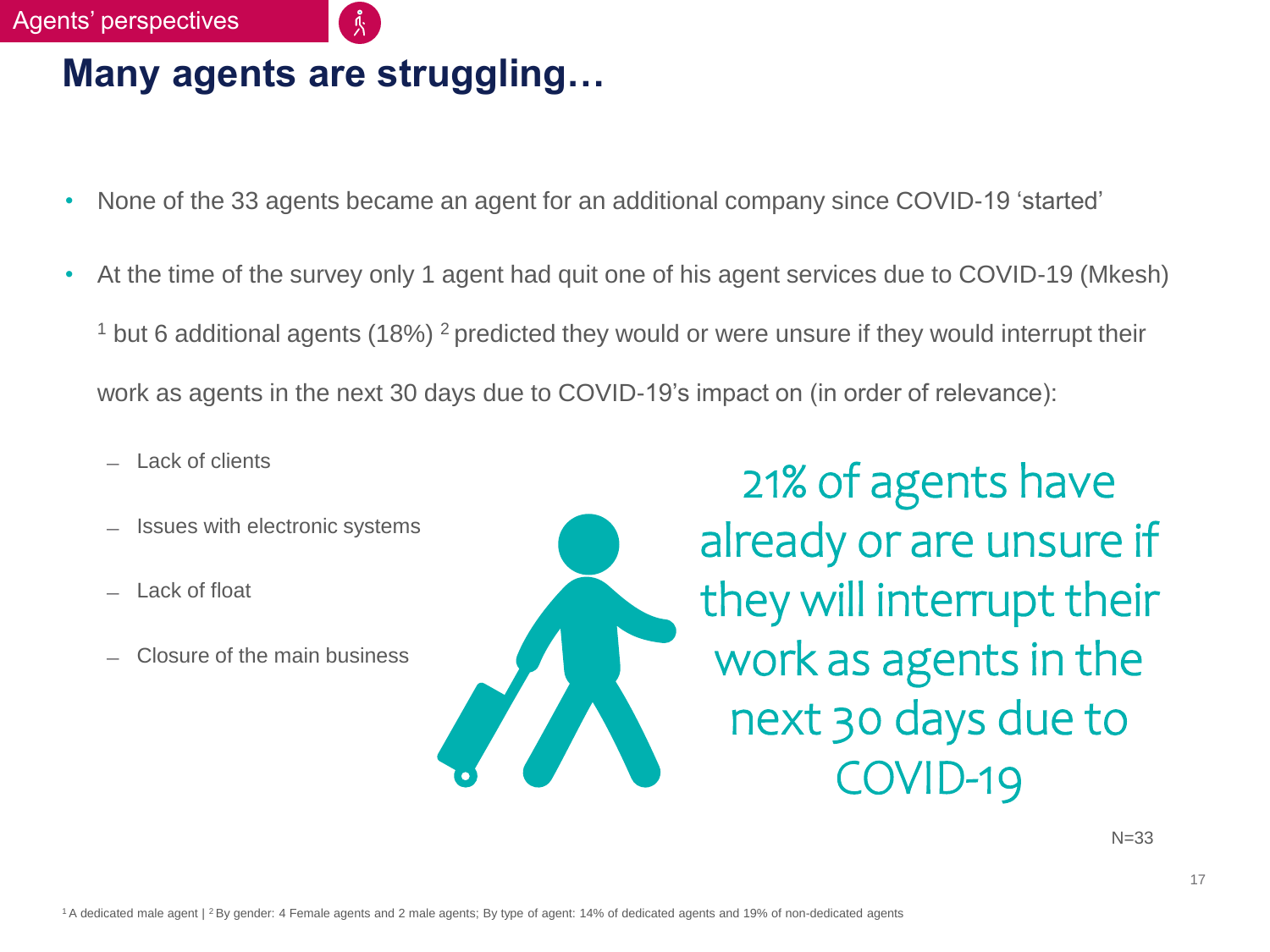## **How would agents like institutions to support?**



18 Others mentioned by few agents: give incentives to clients, improve electronic systems (as delays cause the loss of clients), give tips on how to manage the main business in times of crisis, provide digital equipment to agents and give information on preventive measures on COVID-19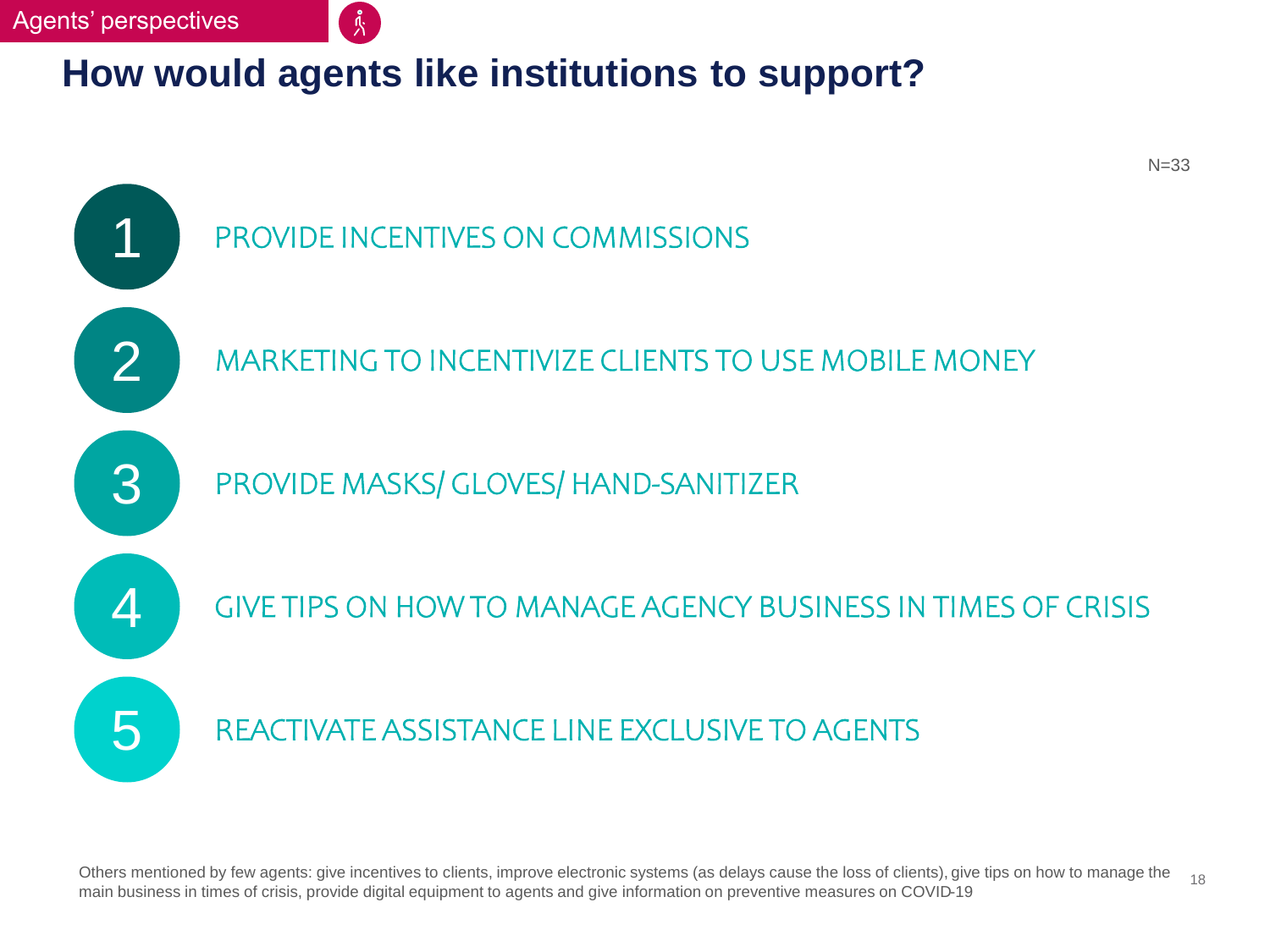# **Call for action – Key actions proposed**

1 2

3

4

#### Flexibility in service delivery

Create conditions for more agent flexibility in service delivery, e.g. door step services where agents go to clients and enable them to transact<sup>1</sup>

Incentive schemes

Create incentives (increased commissions) for agents to recruit more clients

Increasing communication efforts

Ramp up communication outreach to clients, namely using agents as part of the communication/marketing machinery

## Expanding agent networking

Build agent networks namely for peer-to-peer support, especially for women agents



6

7

## Improve float management solutions

Support more effectively agents in managing float so that they can boost transaction volumes and values

## Increase digital payments (G2P and P2G)

Continue to digitize payments to and from the Government to unlock opportunities for consumers, Government and providers

### Continue the interoperability process between mobile money operators

Work towards concluding interoperability between mobile money operators, with affordable costs for the final consumers.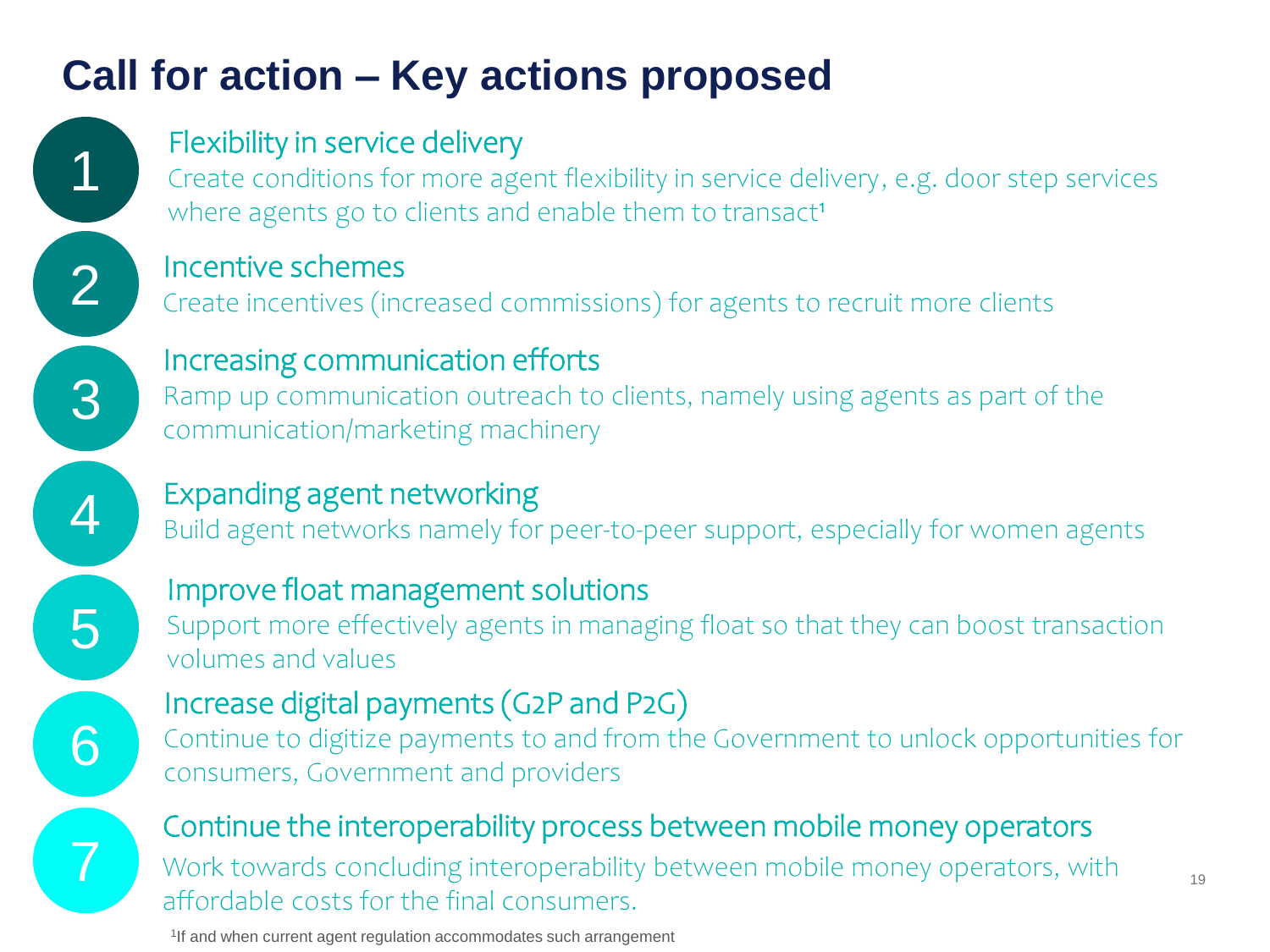





# **APPENDIXES** A detailed look at the findings

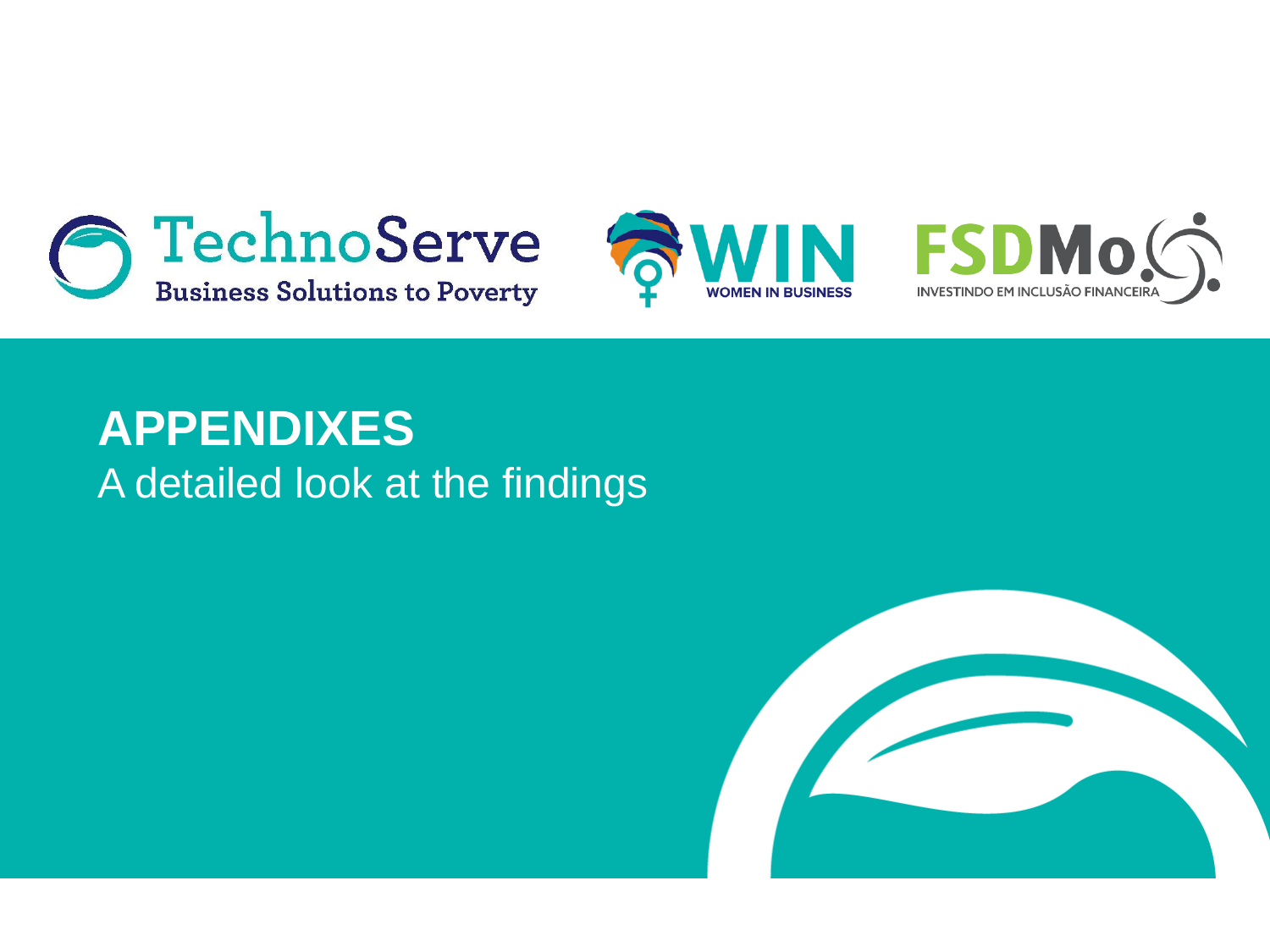## **Overall sample characteristics for the agents' survey**

- Days of data collection: 24<sup>th</sup>, 27<sup>th</sup> and 28<sup>th</sup> of April 2020
- 33 agents: 17 men, 16 women (~50% each)
- All agents surveyed are from Maputo region
- 26 are non-dedicated agents (79%) and 7 are dedicated agents (being an agent is the only occupation)
- Non-dedicated agents are mostly grocery stores<sup>1</sup>
- 17 are exclusive agents of M-pesa (52%), 2 are exclusive agents of BancABC and the remaining 14 are agents for more than one services
- Financial services offered by agents pre-COVID:
	- ̶ 31 are agents for M-pesa
	- ̶ 15 are agents for BancABC
	- ̶ 5 are agents for Letshego
	- ̶ 2 are agents for E-mola
	- ̶ 2 are agents for Prepay now
	- 1 is agent for Top Up
	- 1 is agent for RecargaAKI
	- ̶ 1 is agent for Mkesh



**Tailoring shop**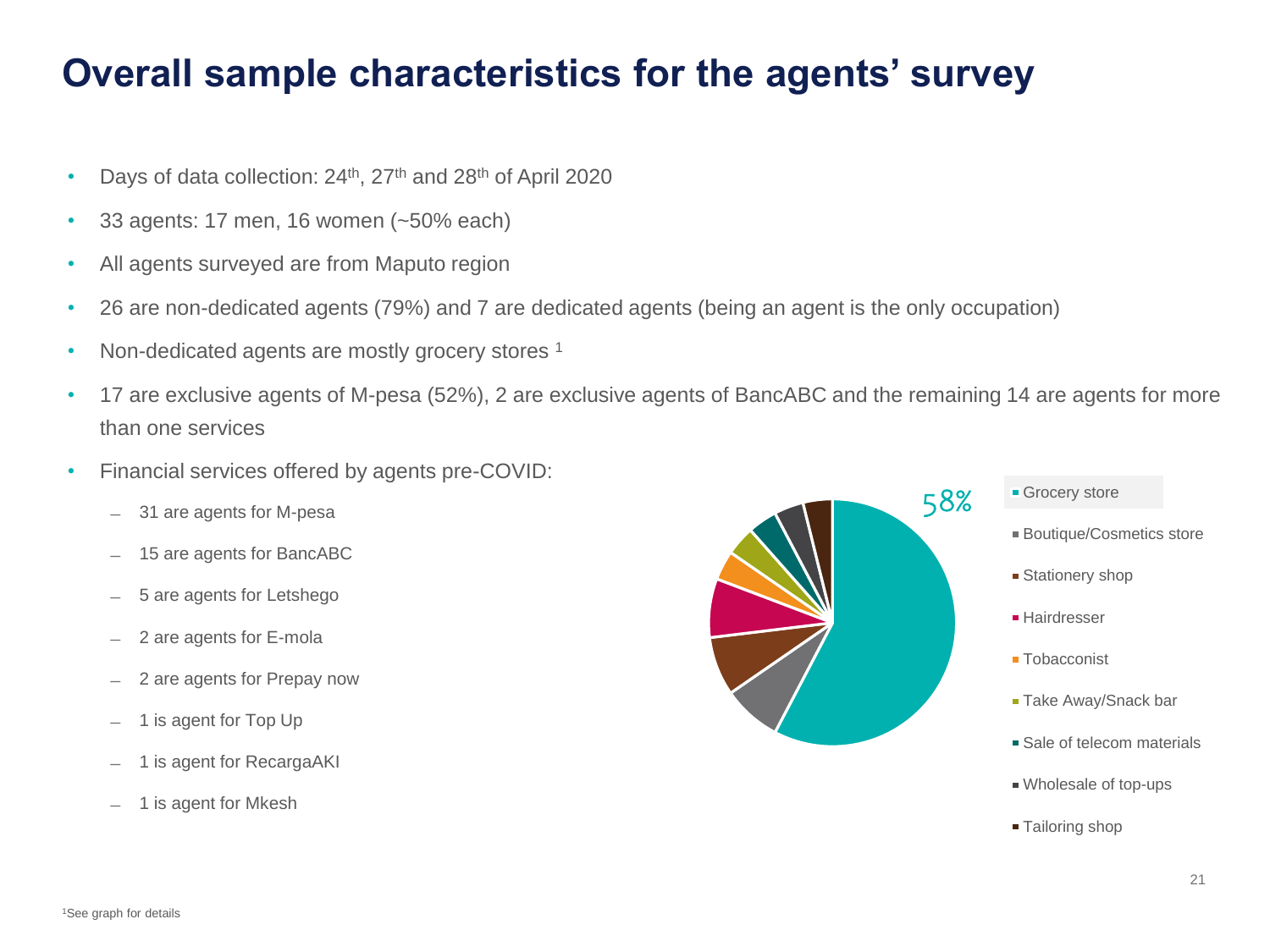

#### **Impacts on the volume (nº) of digital transactions pre and post COVID vary except for withdrawals which fell for all companies surveyed**



• For company A the volume of most transactions has risen after COVID, especially mobile money payments, while companies B and C present decreases in volume of all types of transactions

Impacts to men and women agents follow similar trends even though % variation might differ for some of the types of transactions

22<br>Comparison of overall daily averages for February and Abril (used daily averages to eliminate potential effects that different nº of days a month could have and disregarded data for March as it doesn't represent neither pre-COVID context neither post-COVID context – first confinement measures in Mozambique in mid-March | <sup>2</sup> Comparison of overall monthly amounts for March and May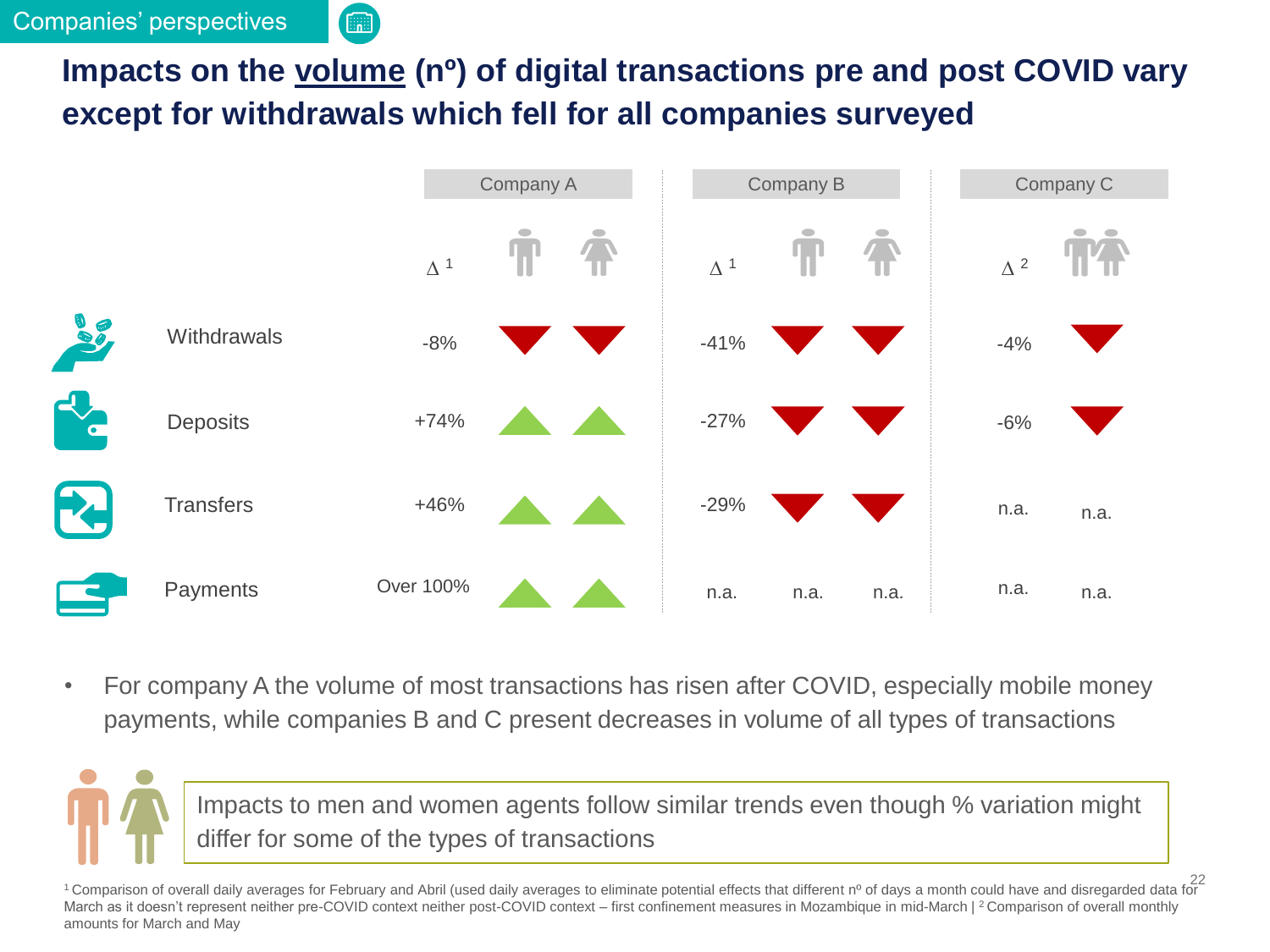#### Agents' perspectives

## **For the majority of agents, almost all types of transactions decreased in volume, except for digital payments that remained the same**

**% of agents that report that volumes increased, remained the same or decreased**

| 30                            | Withdrawals           | 21%   | 3%  | 76% | $N = 33$ |
|-------------------------------|-----------------------|-------|-----|-----|----------|
| C                             | <b>Deposits</b>       | 6%    | 6%  | 88% | $N = 33$ |
| FU                            | <b>Transfers</b>      | $0\%$ | 23% | 77% | $N=13$ * |
|                               | Payments <sup>1</sup> | 16%   | 46% | 38% | $N=13$ * |
| $\bullet$ $\bullet$ $\bullet$ | Account openings      | 3%    | 3%  | 94% | $N=33$   |

- The majority of agents reports that **almost all types of transactions decreased in volumes, the only exception being payments** that remained the same for most agents
- Almost all agents saw drops in volumes of **account openings and deposits**

<sup>1</sup>E.g. Credelec, Recargas | \* Is a M-pesa agent only (which means he doesn't do transfers/payments for clients) or doesn't know the answer | \*\* 7 agents are dedicated agents so don't have a "main business"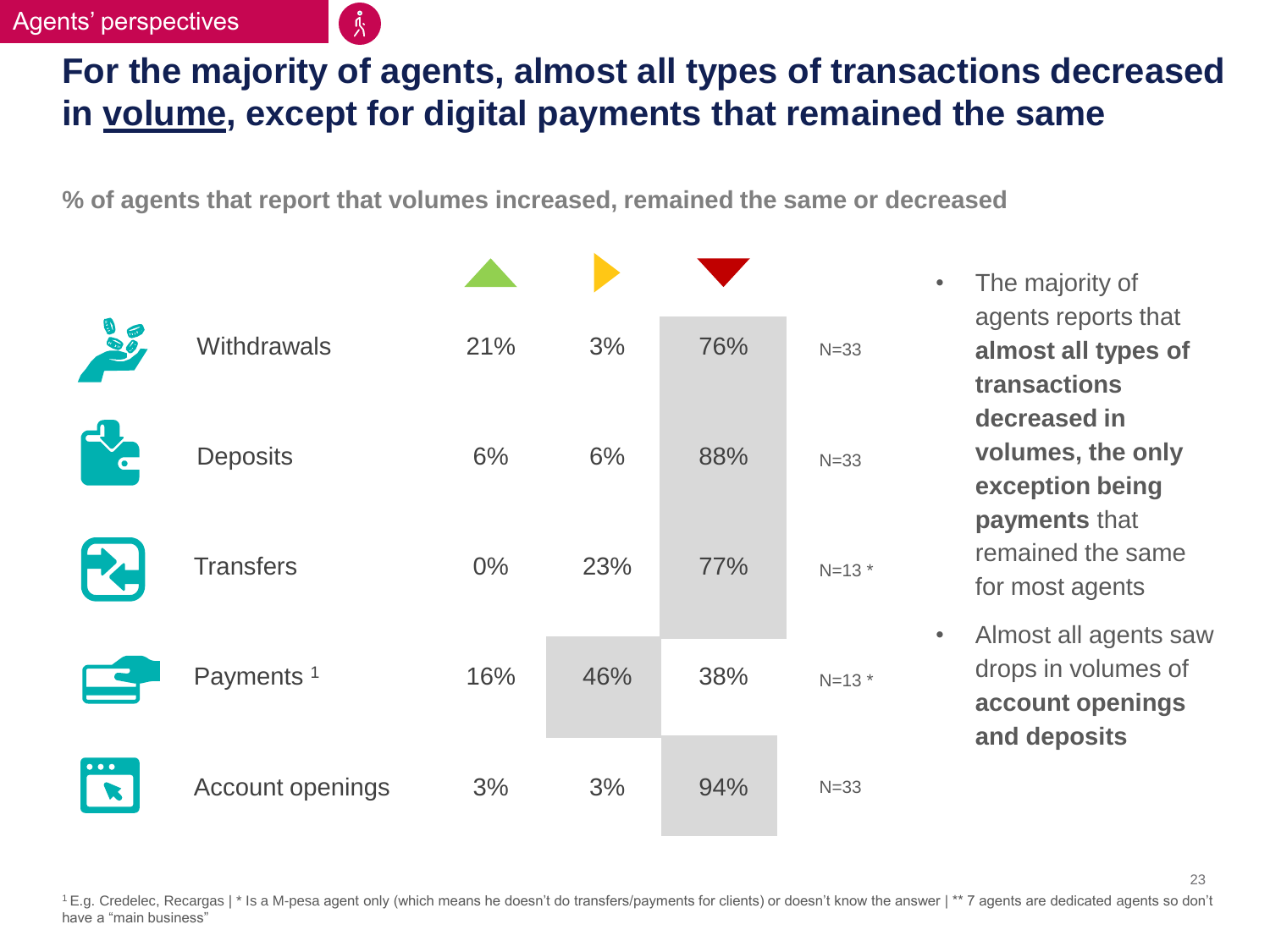

## **Impacts on the value of digital transactions pre and post COVID-19 also vary for each company**



• Interestingly, for companies A (who saw an increase in volume of transactions) and C, **values of most types of transactions have decreased**, while company B has seen an increase in values (though they reported a decrease in volume)

Impacts to men and women agents follow similar trends, the only exception being for company B where **withdrawals have decreased for women agents** and increased for men

<sup>1</sup> Comparison of daily averages for February and Abril (used daily averages to eliminate potential effects that different nº of days a month could have and disregarded data for March as it doesn't represent neither pre-COVID context neither post-COVID context – first confinement measures in Mozambique in mid-March | <sup>2</sup> Comparison of overall monthly amounts for March and May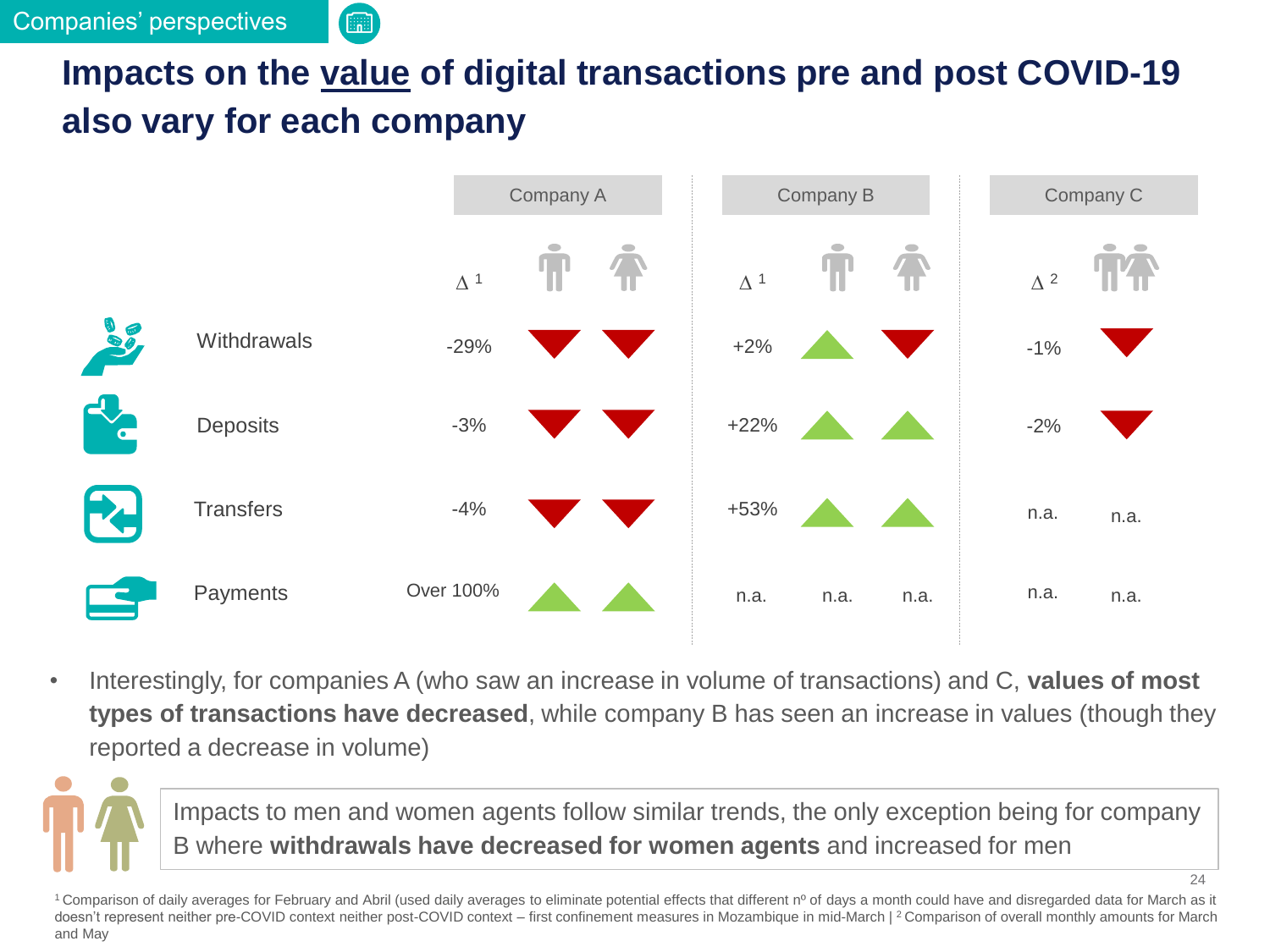## **The majority of agents reported that the average value of deposits and withdrawals fell since COVID-19 started**

**% of agents that report that values increased, remained the same or decreased**

| 10                      | <b>Withdrawals</b> | 30% | 22% | 48% | $N=33$   |
|-------------------------|--------------------|-----|-----|-----|----------|
| $\overline{\mathbf{C}}$ | <b>Deposits</b>    | 9%  | 18% | 73% | $N = 33$ |

• **The trend is less obvious for withdrawals than it is for deposits, where half the agents say the average value decreased**, while the other half reported it either increased (30%) or remained the same (22%).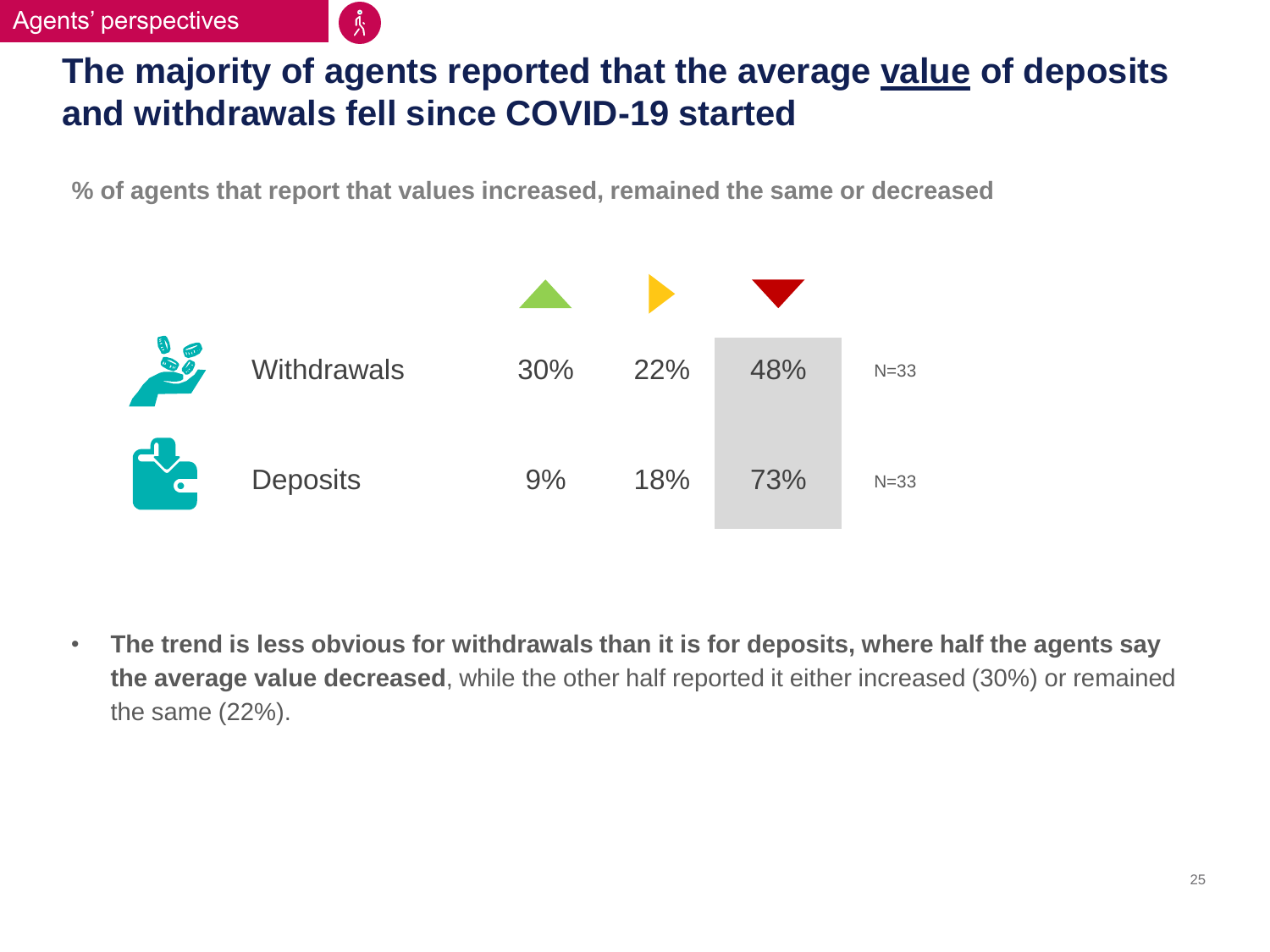

### The impact in the n<sup>o</sup> of new mobile money accounts opened and **closed pre and post COVID vary for each company as well**





<sup>1</sup> Comparison of daily averages for February and Abril (used daily averages to eliminate potential effects that different nº of days a month could have and disregarded data for March as it doesn't represent neither pre-COVID context neither post-COVID context – first confinement measures in Mozambique in mid-March | <sup>2</sup> Comparison of overall monthly amounts for March and May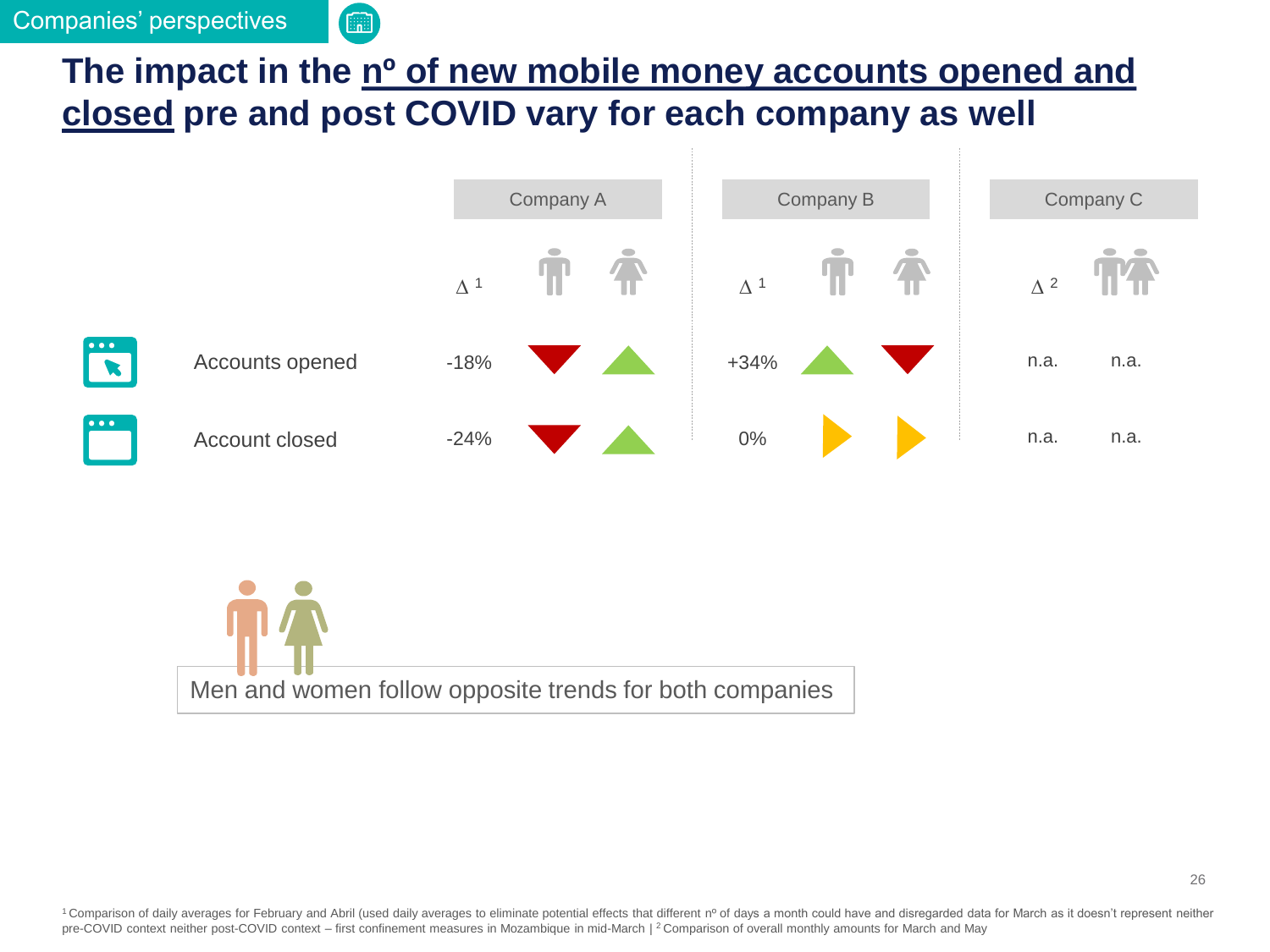

## **All companies faced a decrease in the nº of existing active clients, while their nº of active agents vary per company**



• The fact that companies have increasing active agents and decreasing clients or have decreasing active agents in a lower % than clients seems to point to **less efficient operations to companies**, as the ratio of clients per agent decreases and also **lower commissions to agents** as they have to "share" less customers



- **The drop in clients per sex varied for each company**. Active women clients decreased more than active men clients (12% vs. 9%) for Company A while for Company B, the number of active men clients decreased more than active women clients (52% vs. 42%)
- However, both companies saw an **increase in the number active women agents compared to men agents during COVID-19.** (12% vs. 5% for company A and -11% vs. 13% for company B)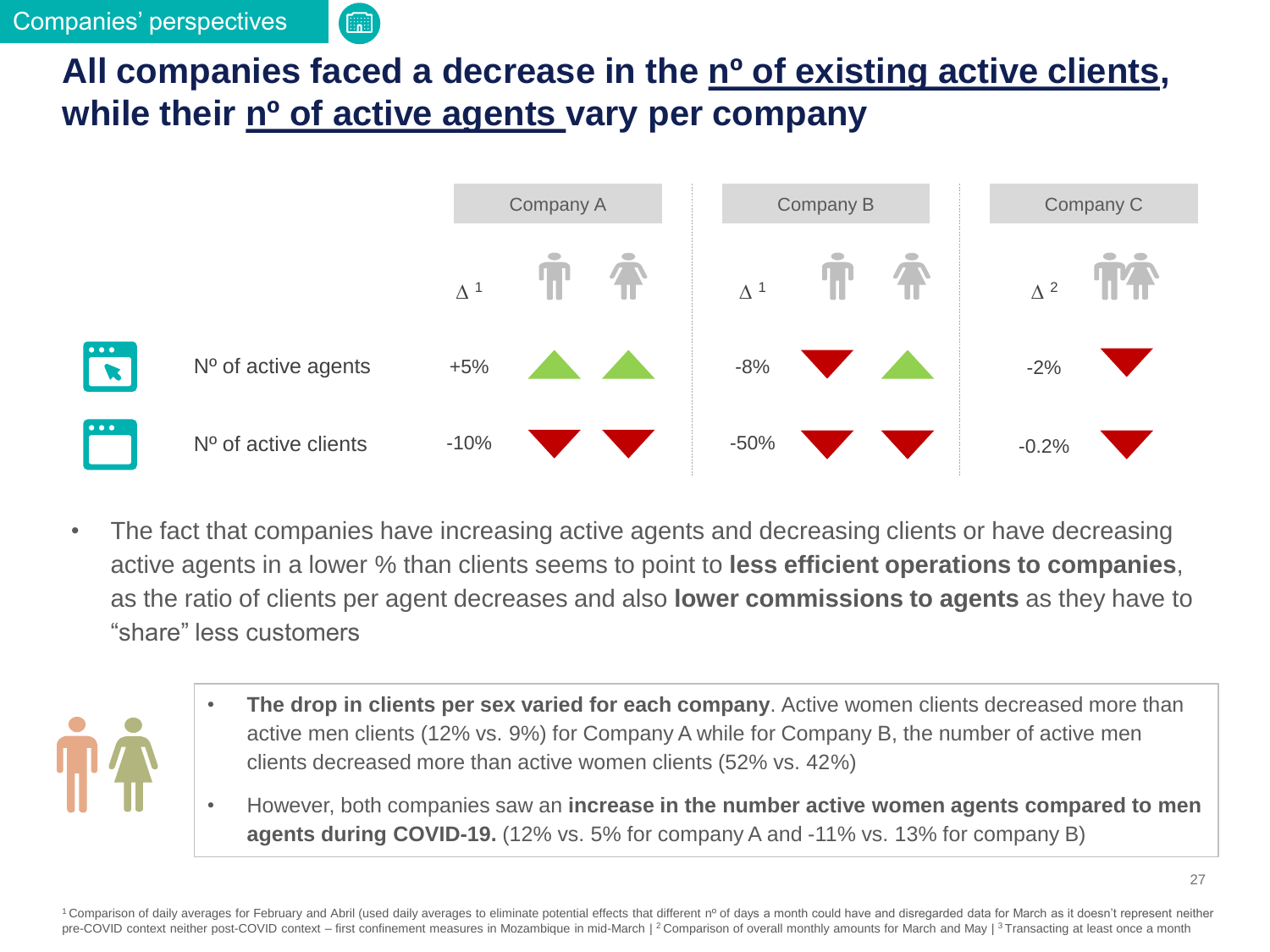

## **The impact on commissions paid to agents vary greatly per company and sex of the agent**



- Company A commissions earned by agents increased, perhaps **as a result of increased volumes of transactions**, while company B commissions earned by agents decreased, perhaps as a result of **decreased volumes of transactions**. **This would mean that volume, rather than value of transactions is what affects agents' commissions**.
- Company C reported that **agents are complaining about their drop in commissions**, as they are forced to close their establishments sooner and have witnessed a drop in clients due to COVID-19. Many street vendors and agents have also been forced to different places outside the city due to municipal enforcement laws (not COVID related).

Company A's **women's commissions increased more than men's commissions**  (76% vs. 62% respectively), though overall women earn lower commissions than men. Company B's women seem more affected then men, **decreasing their commissions by 31% a day** compared to a 10% decrease for men.

28

<sup>1</sup> Comparison of daily averages for February and Abril (used daily averages to eliminate potential effects that different n<sup>o</sup> of days a month could have and disregarded data for March as it doesn't represent neither pre-COVID context neither post-COVID context – first confinement measures in Mozambique in mid-March | <sup>2</sup> Comparison of overall monthly amounts for March and May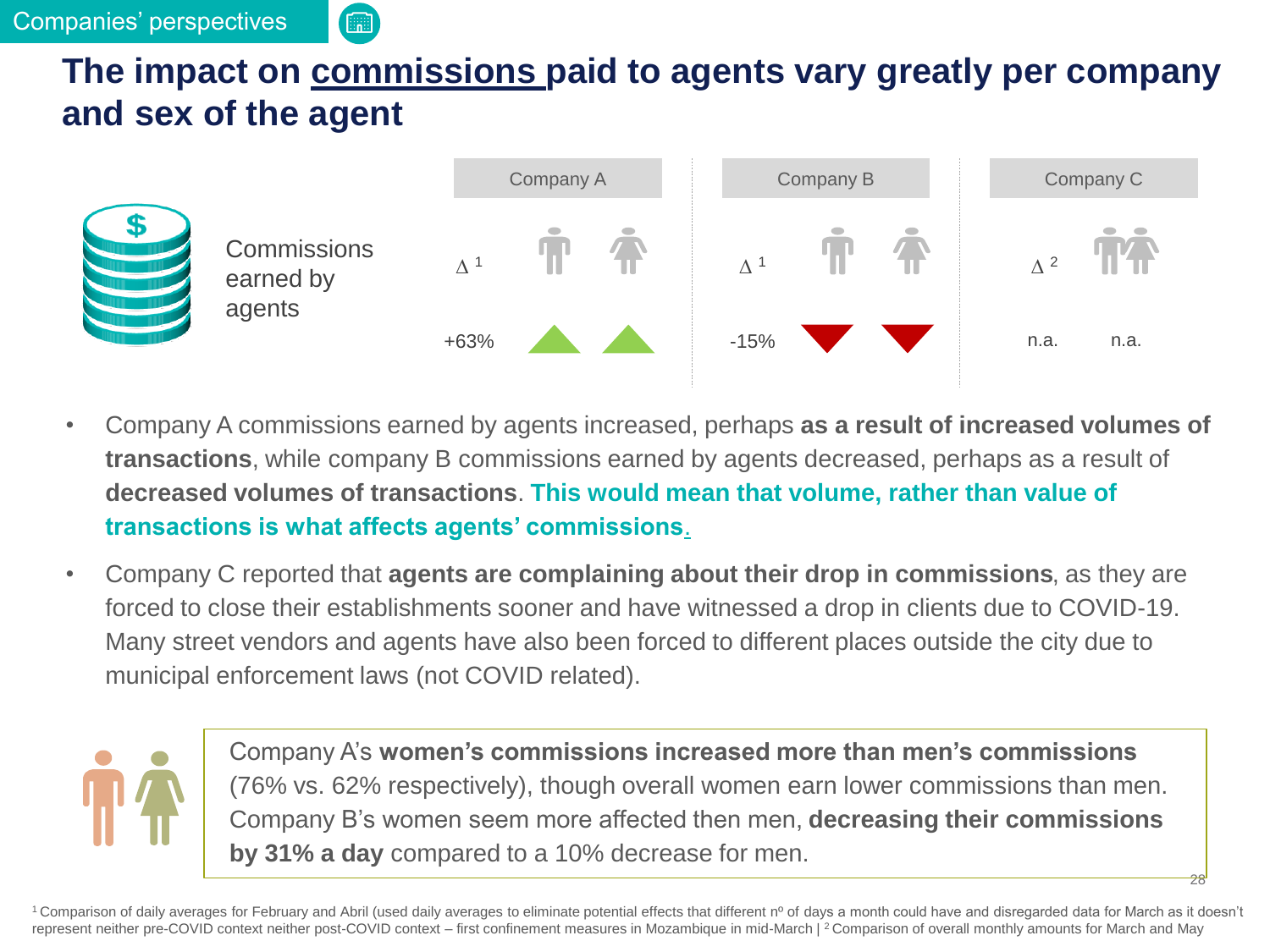#### Agents' perspectives

## **However, almost all agents believe their commissions fell due to COVID-19**

• Only 15% of the agents surveyed were able to estimate the average values of commissions earned \*:



- For these, **average % drop in commissions is 54%** (n=5) <sup>1</sup>
- Out of the remaining (the ones not able to estimate commissions earned), 93% also believes they are lower since COVID

Legend:  $\begin{pmatrix} 0 \\ 1 \end{pmatrix}$  Dedicated agents

<sup>\*</sup> Or were willing to share data; The data shown here was provided by real agents but their surnames were hidden for confidentially purposes | <sup>1</sup>Looking at the only commission values available, the average % drop of female agents would be 30% (n=2) and the % drop for male agents is 70% (n=3) meaning male agents report the highest % drops in margins; For dedicated agents the % drop is 48% (n=2) and for non-dedicated agents the % drop is 59% (n=3)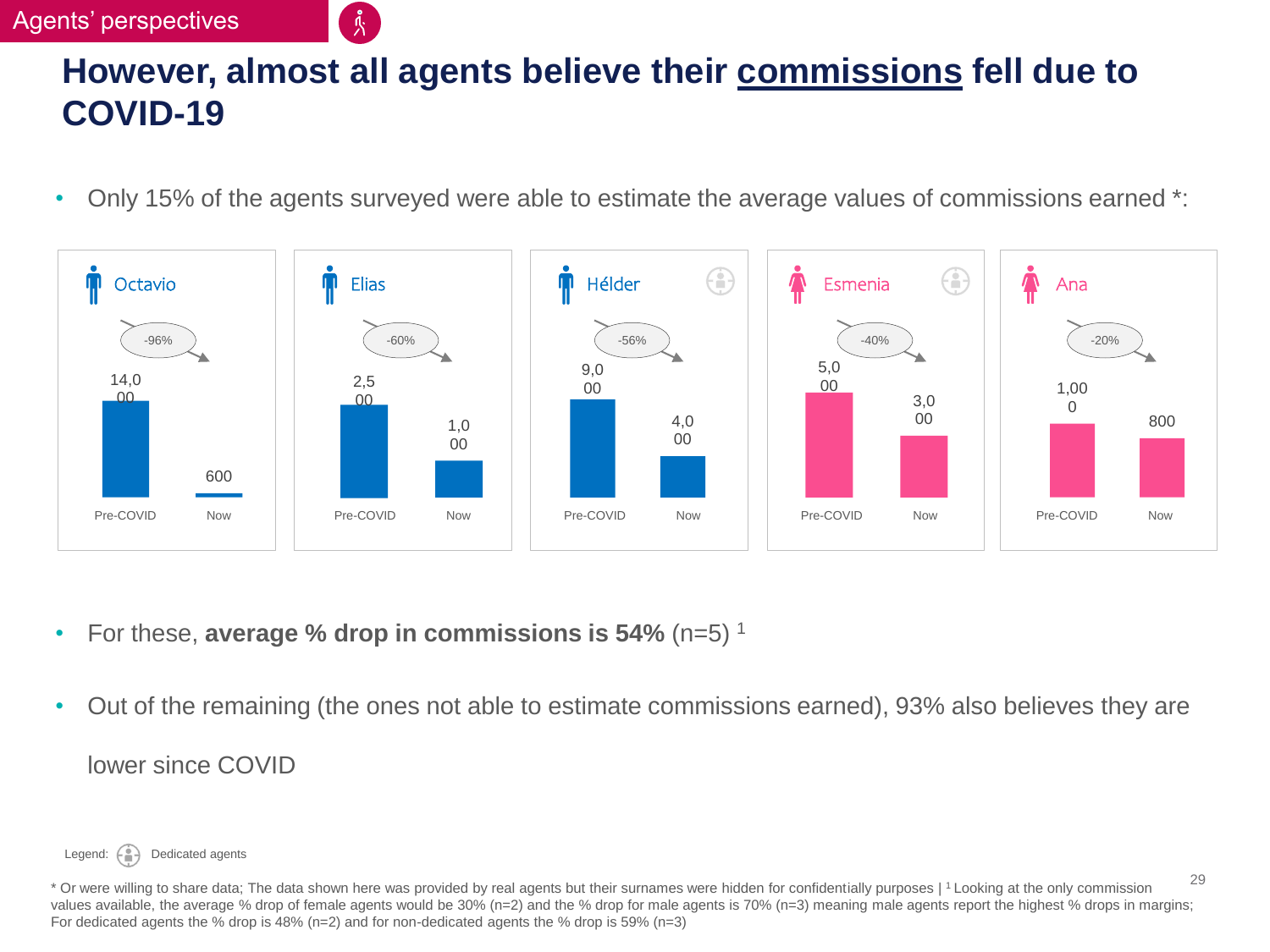#### Agents' perspectives

## **How do agents perceive changes in field support since the State of Emergency was declared?**



67% of agents report that field teams don't visit anymore and redirect agents to the call center<sup>1</sup>

 $N = 33$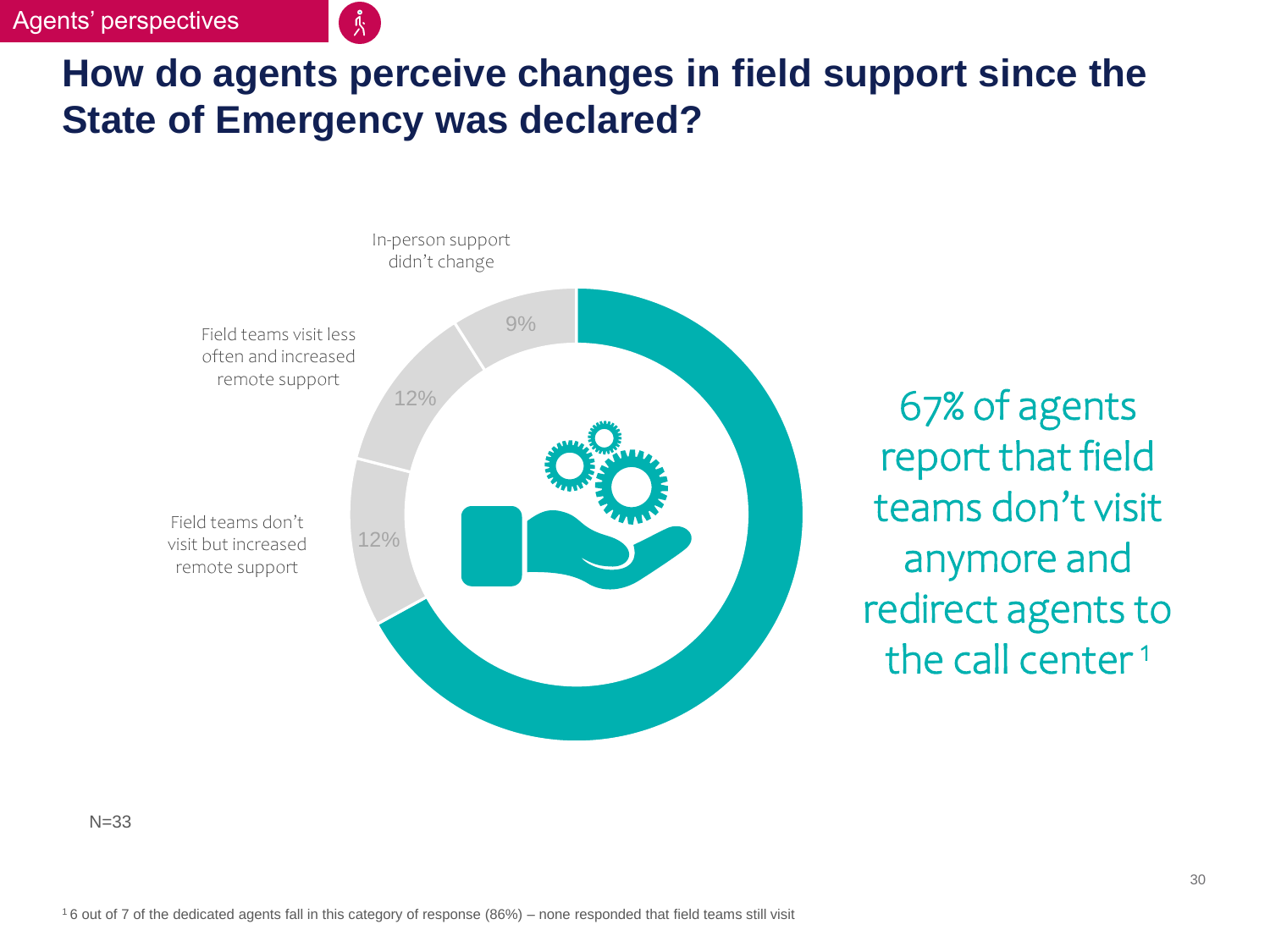#### **Awareness of agents of government measures taken**

|                                                                 | Aware | Not aware |
|-----------------------------------------------------------------|-------|-----------|
| Free transfers up to 1,000 MZN daily                            | 91%   | 9%        |
| Increase in per transaction limit from 25,000 to 50,000 MZN     | 70%   | 30%       |
| Increase in daily transaction limit from 125,000 to 250,000 MZN | 45%   | 55%       |
| Increase in annual transaction limit to 400,000 MZN             | 33%   | 67%       |
|                                                                 |       | $N = 33$  |

• The share of male and female agents that is not aware of the measures is quite even with a slightly bigger share of women that are unaware of measures compared to men (on average men represent 40% of the unaware agents and women 60%)